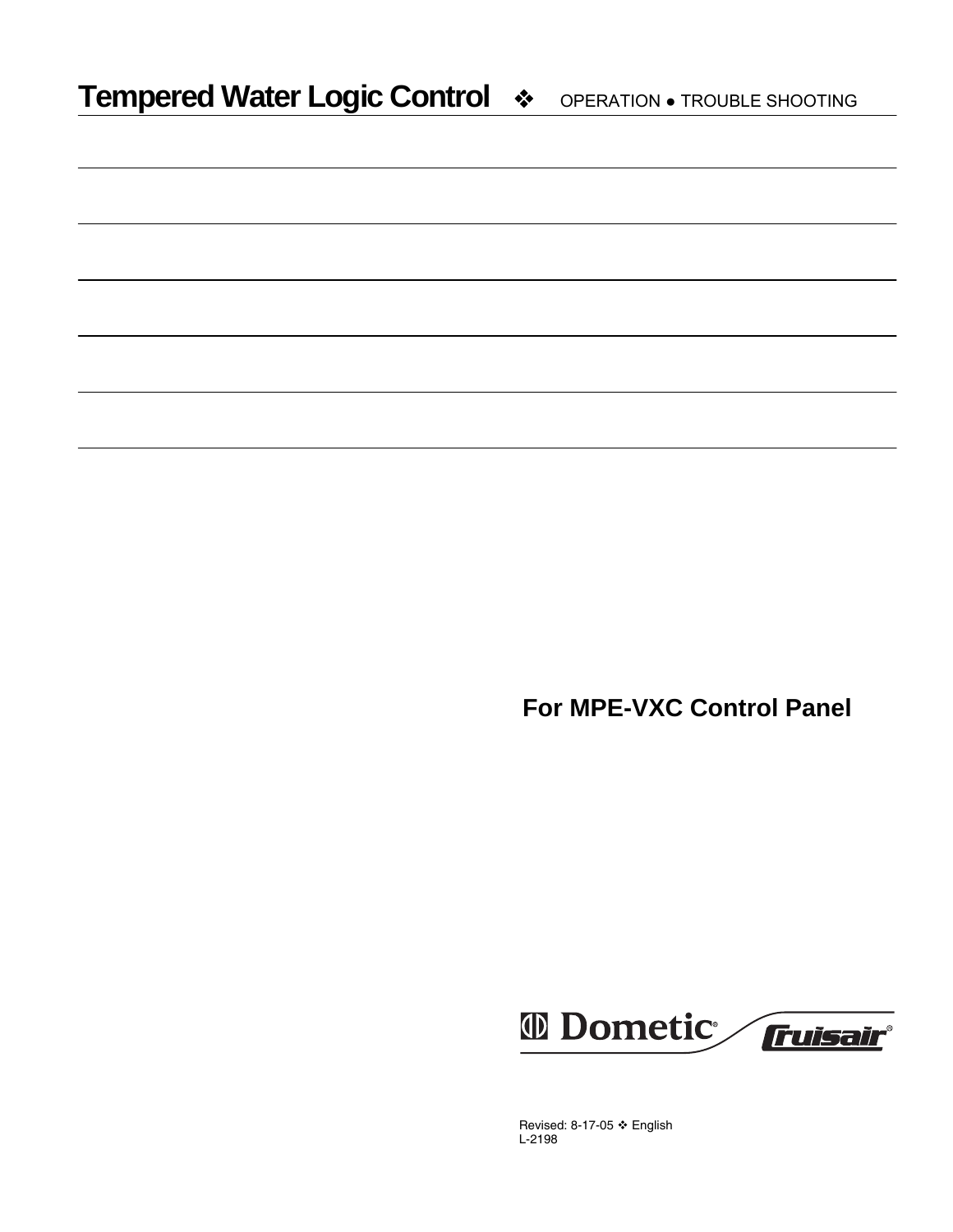# **\*\*\* IMPORTANT NOTICE \*\*\***

# **Chiller board replacement**

On multiple chiller units systems with more than one chiller boards networked together, if a defective board is replaced by a new board, you will need to know if the new chiller board is compatible with the other chiller boards. Read the instruction sheet that comes with the replacement board to determine if your board is compatible with the others. Also, you will need to initialize the boards again after the new board is connect to the system. Follow the steps below to initialize the boards.

# **EPROM chip replacement**

On multiple chiller units systems with more than one chiller boards networked together, if an EPROM chip is being replaced on any chiller boards, you will need to **initialize the boards** again after the new EPROM is inserted on the board. Follow the same steps above to initialize the boards.

Notice that the software version number should be written on the EPROM chip. You may run into a situation where you are installing a new chiller board or replacing an EPROM chip, in which the EPROM on the new chiller board or the new EPROM you are installing has a different software version number than the other EPROMs on the other chiller boards. Different software versions running on a multiple chiller boards system may cause the chiller display keypad to display non-meaningful text due to some earlier software versions that are not compatible with some later software versions. Read the instruction sheet that comes with the EPROM chip replacement to determine if the new EPROM's software version is compatible with the others.

### **Initializing chiller boards**

Follow the steps below:

- on each chiller board, make sure both network indicator lights are on
- plug the display keypad to the board you want to designate as chiller board 1
- with the keypad, go to the **Main** menu screen, then scroll down to **Initialize Setup**, push Enter, which will bring you to the Initialize Setup menu screen. Then scroll down to **Initialize** and push Enter to initialize the boards. This will take a few seconds and the word **Wait** will appear. Then the word will change to **Net OK**, which means the boards are initialized correctly. Also, the top line of this screen indicates how many chiller boards the control system has detected. If the system does not detect all the chiller boards that are networked together, then there is a network problem.
- push Back to back out of this screen

### **Common input sensors**

For sensors that are common to the chiller system, such as common loop water supply temperature sensor, common sea water in temperature sensor, common immersion heater loop water temperature sensor, loop water pressure transducer, sea water pressure transducer, sea water pump current transducer, and loop water pump current transducer, they would usually be connected to a **12 lug removable terminal strip** on chiller 1 board. If chiller 1 board is defective, these sensors can be reconnected to the same terminal position on the next available board, so the system can still monitors these sensors.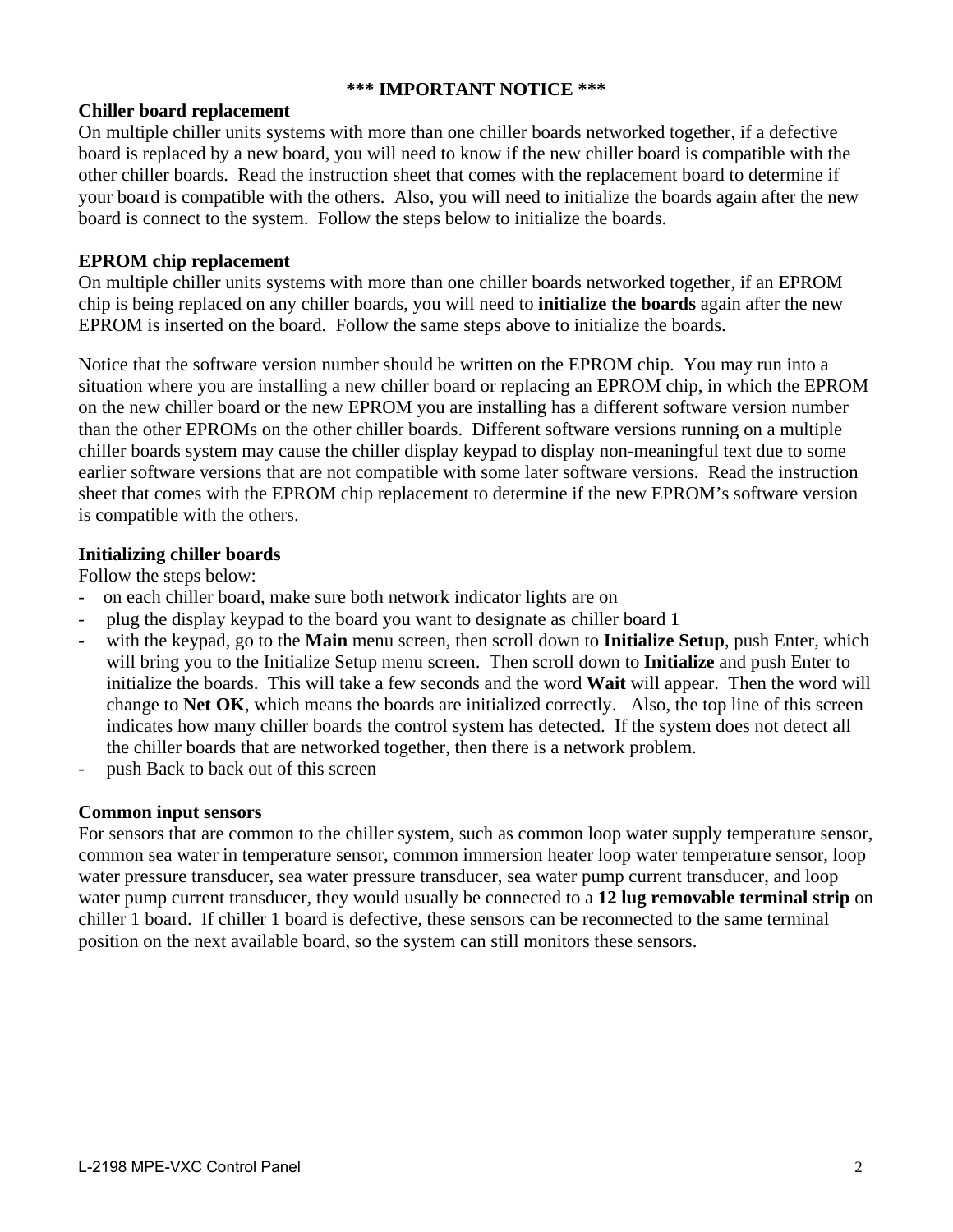### 1 Chiller Unit System



Only one display keypad can be hooked up to a chiller board. A keypad is capable of monitoringand accessing information from the chiller unit.

Another way to monitor the chiller system locally is to connect a computer directly to any chillerboard and install the remote monitoring software to the local computer.

#### **Remote monitoring of the chiller system via phone line, computer, and modem connection:**

The chiller system has remote monitoring capabilities, which allows the user or a servicetechnician to monitor the chiller system remotely or offsite utilizing a phone line and a computer equipped with an internal modem. You will need to obtain a standard external modem and connect it directly to the chiller board as shown above. Connect a phone line to the modem. On the remote/offsite computer, connect a phone line to the internal modem of the computer, and install the remote monitoring software to the computer.

The remote monitoring software can be obtained by calling Dometic Corporation -Cruisair at 804-746-1313. Then the software can be emailed to you.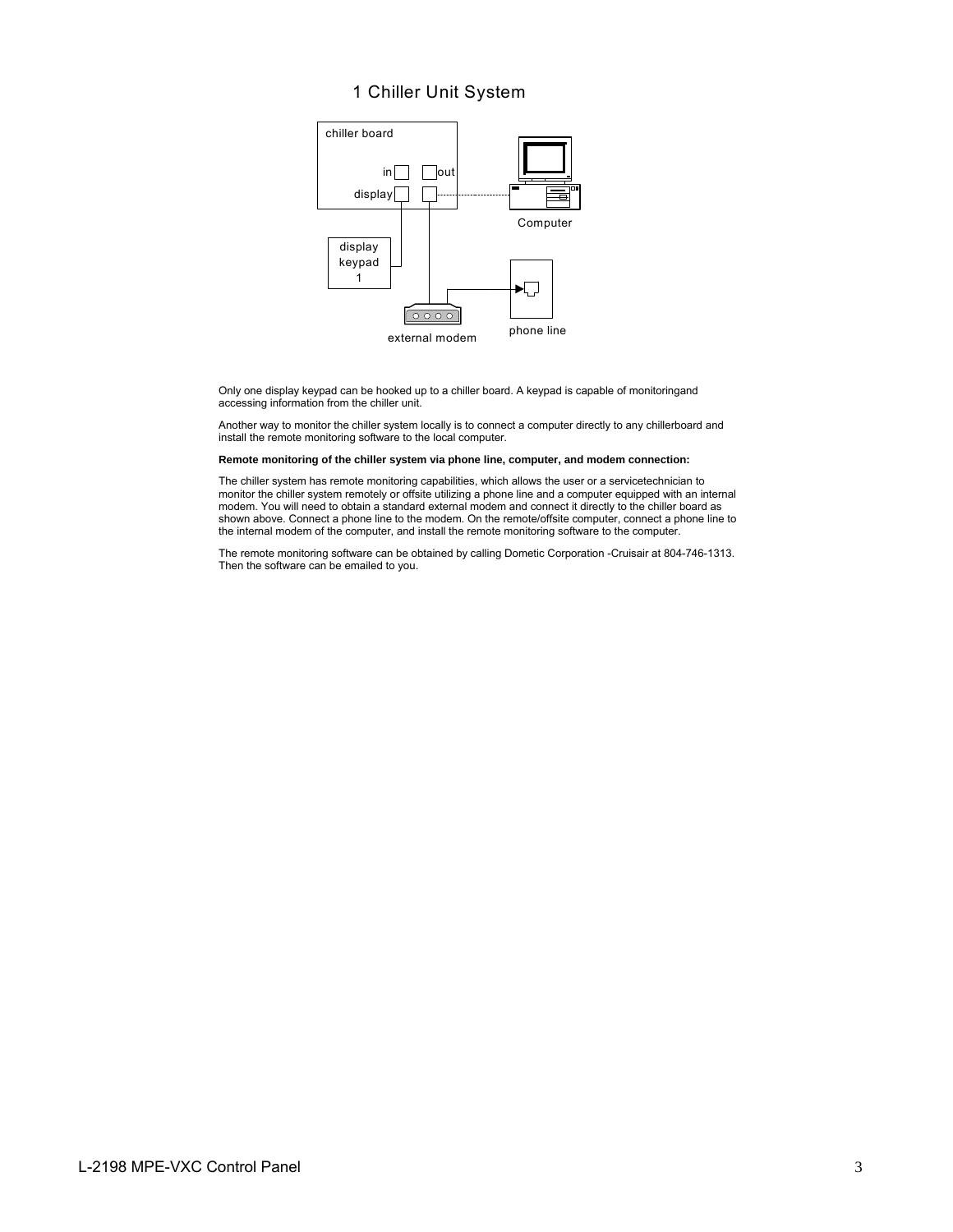

# Chiller Board Network Configuration for 4 Chiller Units System

Chiller Board Network Configuration for 5 Chiller Units System

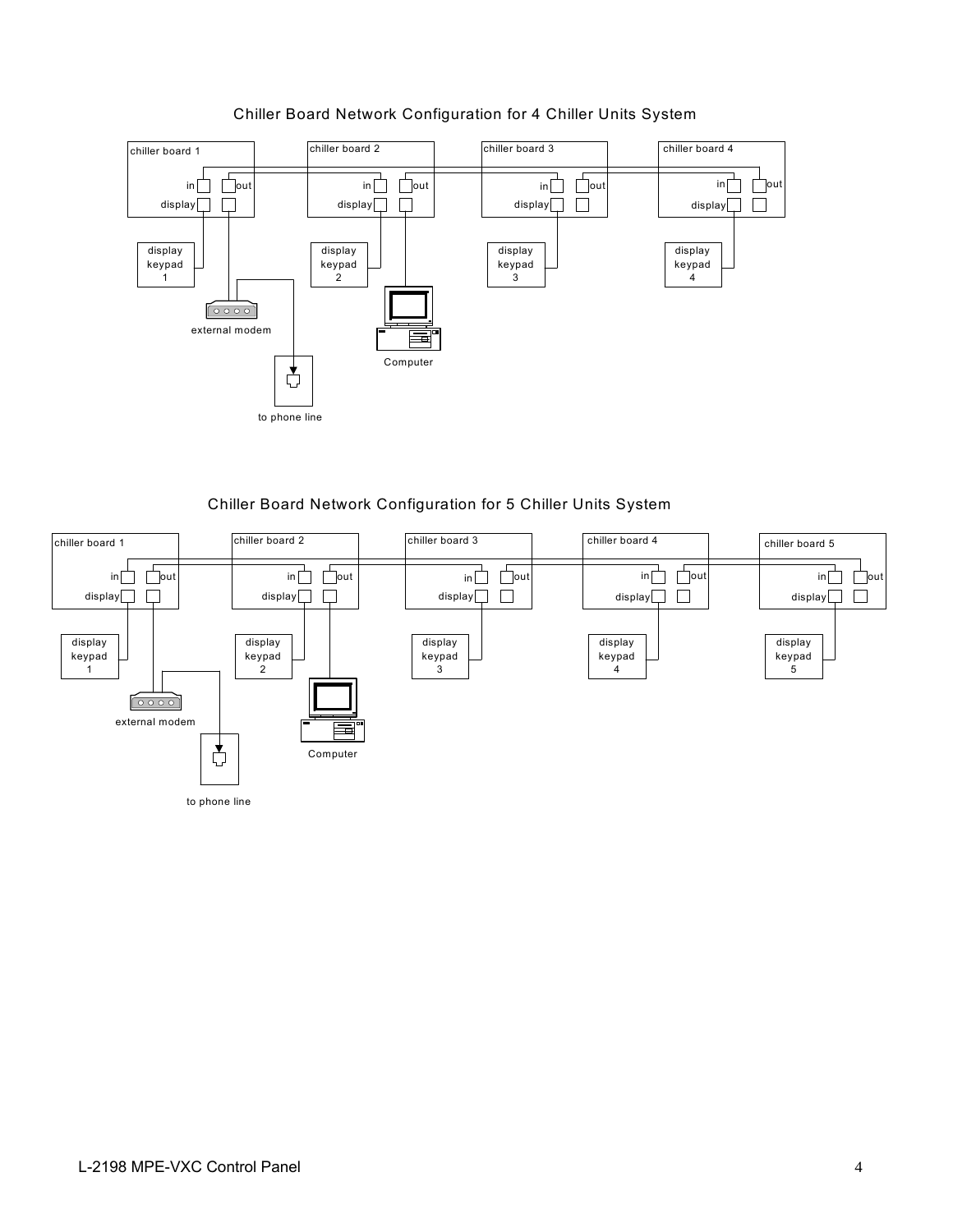# **Chiller Manager Software Instruction**

Double click on the executable file (**mdca201.exe**). A window will pop up, and it will ask you to enter the phone number and the communication port number, which you are using to communicate to the chiller control system. See below for further instructions.

# **On-board/local monitoring**

For on-board/local monitoring, the on-board computer should be connected directly to the chiller control system via a serial cable and adapters, see chiller control panel operation manual. Once the Chiller Manager software is executed, a window will be displayed asking you to enter in the remote site's phone number and the local computer's serial communication port or the computer's modem communication port. Leave the phone number field blank, since you are not communicating through a modem. You only need to enter in the communication port number (example 1,2,3, or 4, etc.), which the serial cable is connected to. Do not enter in the computer's modem communication port number. Then click OK. The chiller manager screen (simulation of a control display keypad) will be displayed. After 10 seconds the chiller system information will be displayed on the screen. If no information is displayed, then there are possibilities that there is a bad connection of the serial cable, the RJ12 to 9 pin adapter, or the chiller board's serial port connector, etc. You may also try to cycle power to the chiller control panel and execute this remote monitoring software again. If a non-existing port number is entered in, then you will get a port error message.

# **Remote site monitoring**

For remote site monitoring, an external modem should be connected to the chiller control system via a serial cable and adapters, and a dedicated phone line is connected to this modem. Also, a dedicated phone line should be connected to the modem of your local computer, which you will use to monitor the chiller system, see chiller control panel operation manual. Before executing the Chiller Manager software, turn power off to the chiller control system, and turn power on to the external modem that is connected to the chiller board. Then turn power back on to the chiller control system. Turning power on to the chiller control system and the modem at the same is fine. Then execute the Chiller Manager software. A window will be displayed asking you to enter in the remote site's phone number and the local computer's serial communication port or the computer's modem communication port. You will need to enter in the remote site's phone number (including dashes) you are dialing to. Also, enter in the computer's modem communication port number (example 1,2,3, or 4, etc.) that your computer's modem is assigned to. Then click OK. The chiller manager screen (simulation of a control display keypad) will be displayed. After communication is established, the chiller system information will be displayed on the screen. If no information is displayed, then there are possibilities that the modem is defective or there is a bad connection of the serial cable, the RJ12 to 25 pin adapter, the modems, or the chiller board's serial port connector, etc. If a non-existing port number is entered in, then you will get a port error message.

# **Notes**

With the computer running Windows 98 operating system, to find out which communication port number your computer's modem is assigned to, click the Start button on the lower left hand corner of the screen, then move the cursor up to highlight Settings. Then move the cursor to the right to highlight Control Panel and click on it to display the Control Panel screen. Then find the Modems icon in the Control Panel screen and double click on it. A list of available modems will be displayed, then highlight the one you use and click the Properties button, and its communication port number will be displayed, such as COM1, COM2, or COM3, etc.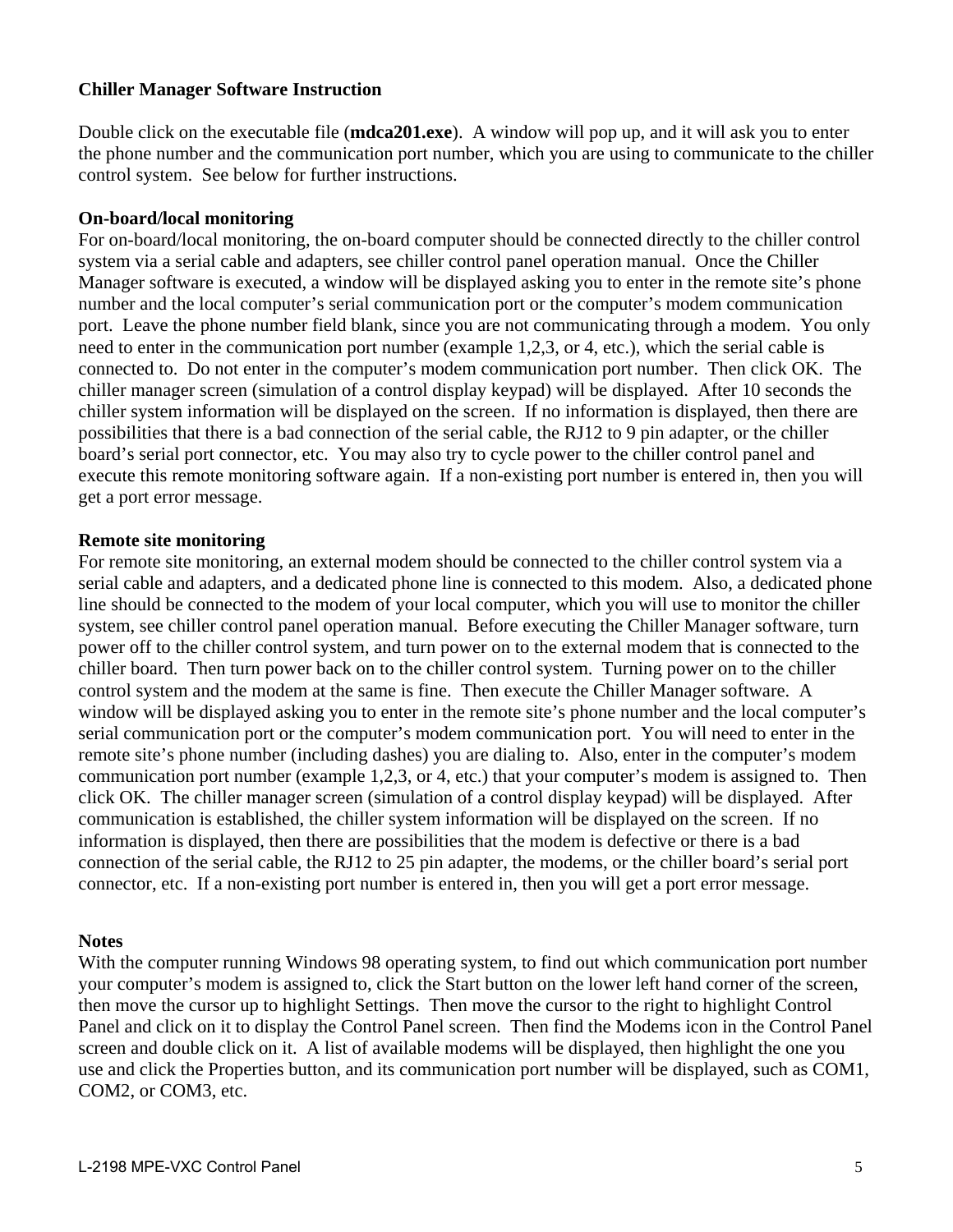To find out the available communication port numbers your computer have, click the Start button on the lower left hand corner of the screen, then move the cursor up to highlight Settings. Then move the cursor to the right to highlight Control Panel and click on it to display the Control Panel screen. Then find the System icon in the Control Panel screen and double click on it. Click the Hardware tab and then click Device Manager. Within the Device Manager Screen, move the cursor down and double click on Ports (COM & LTP) and a list of communication ports will be displayed, such as COM1, COM2, or COM3, etc.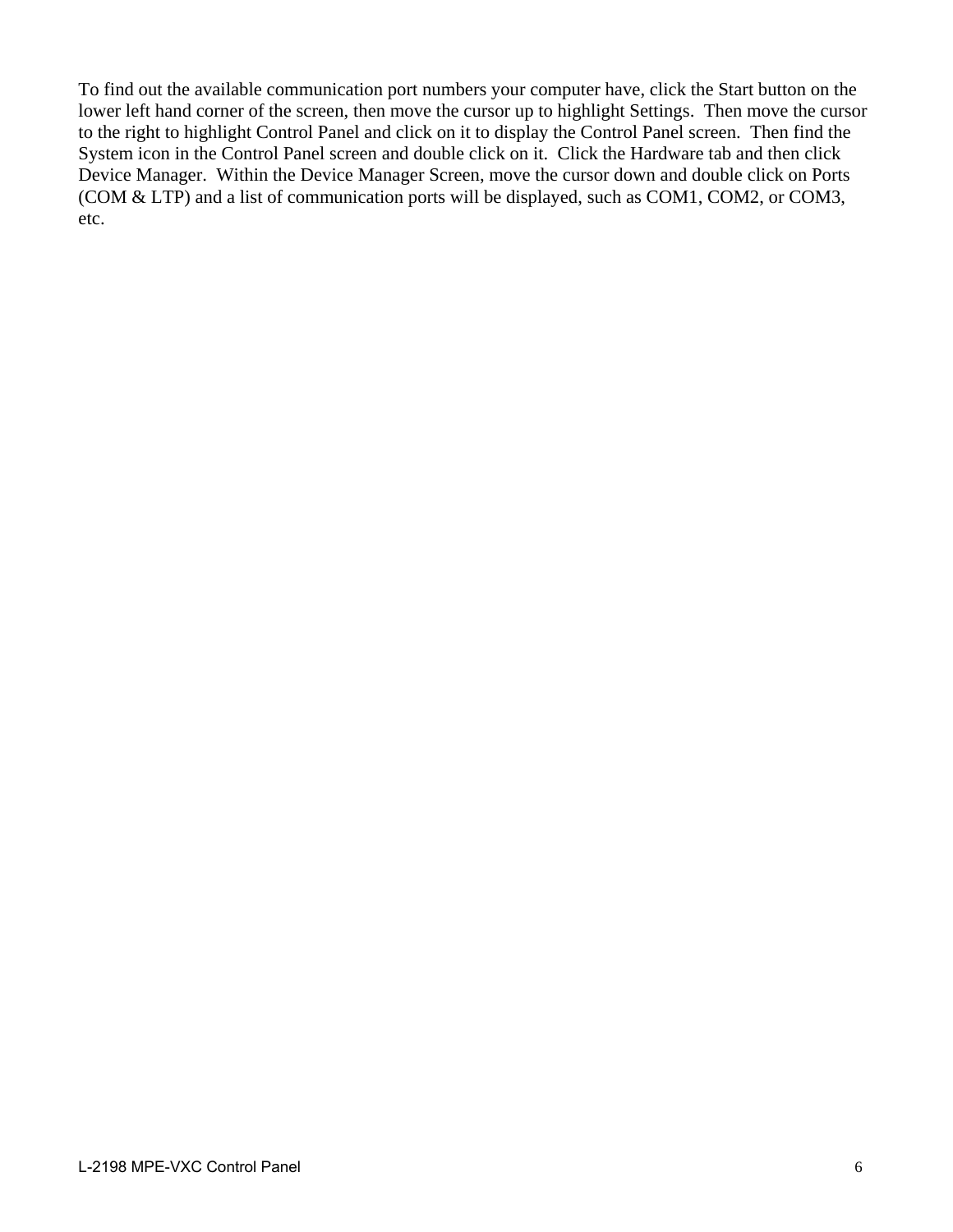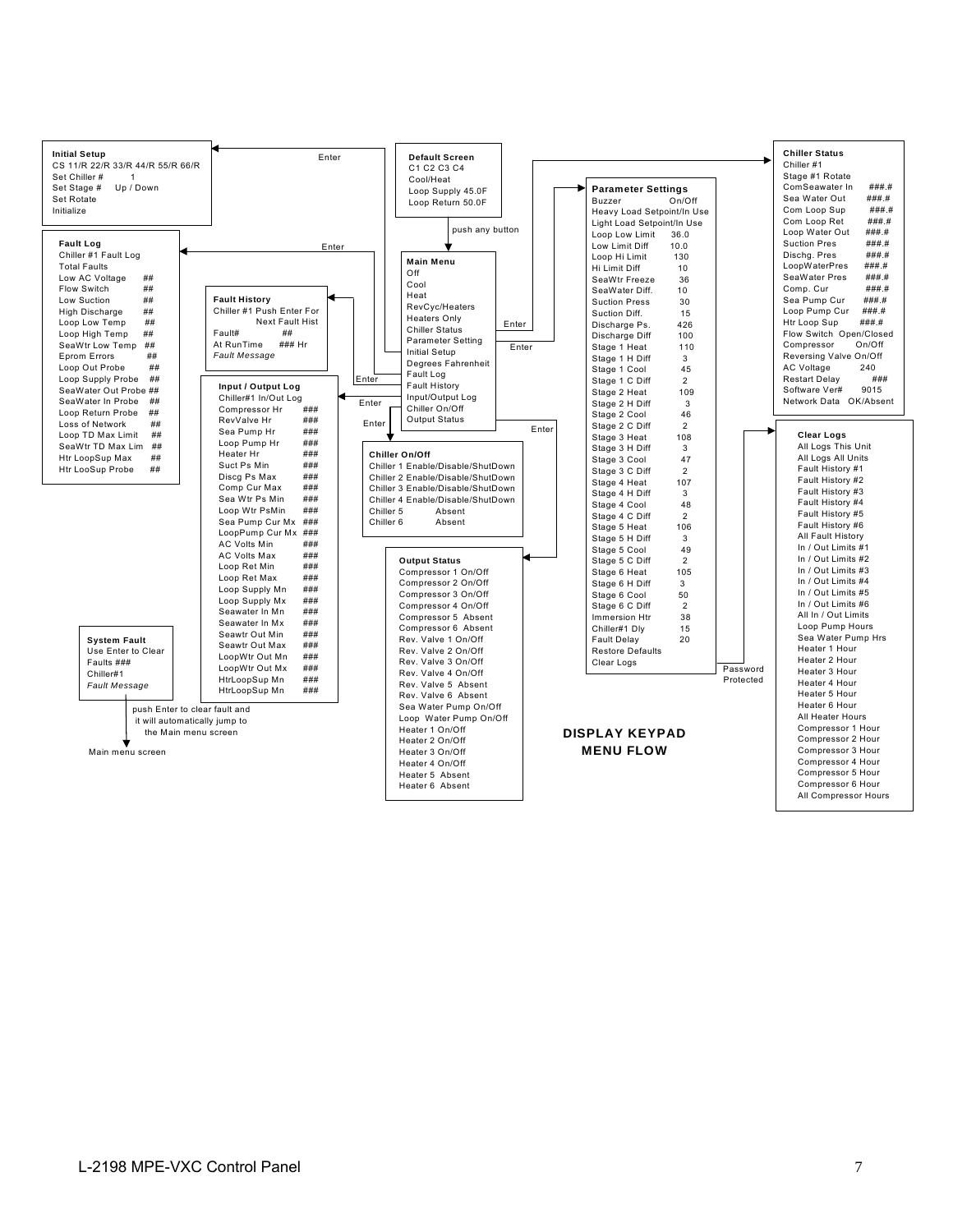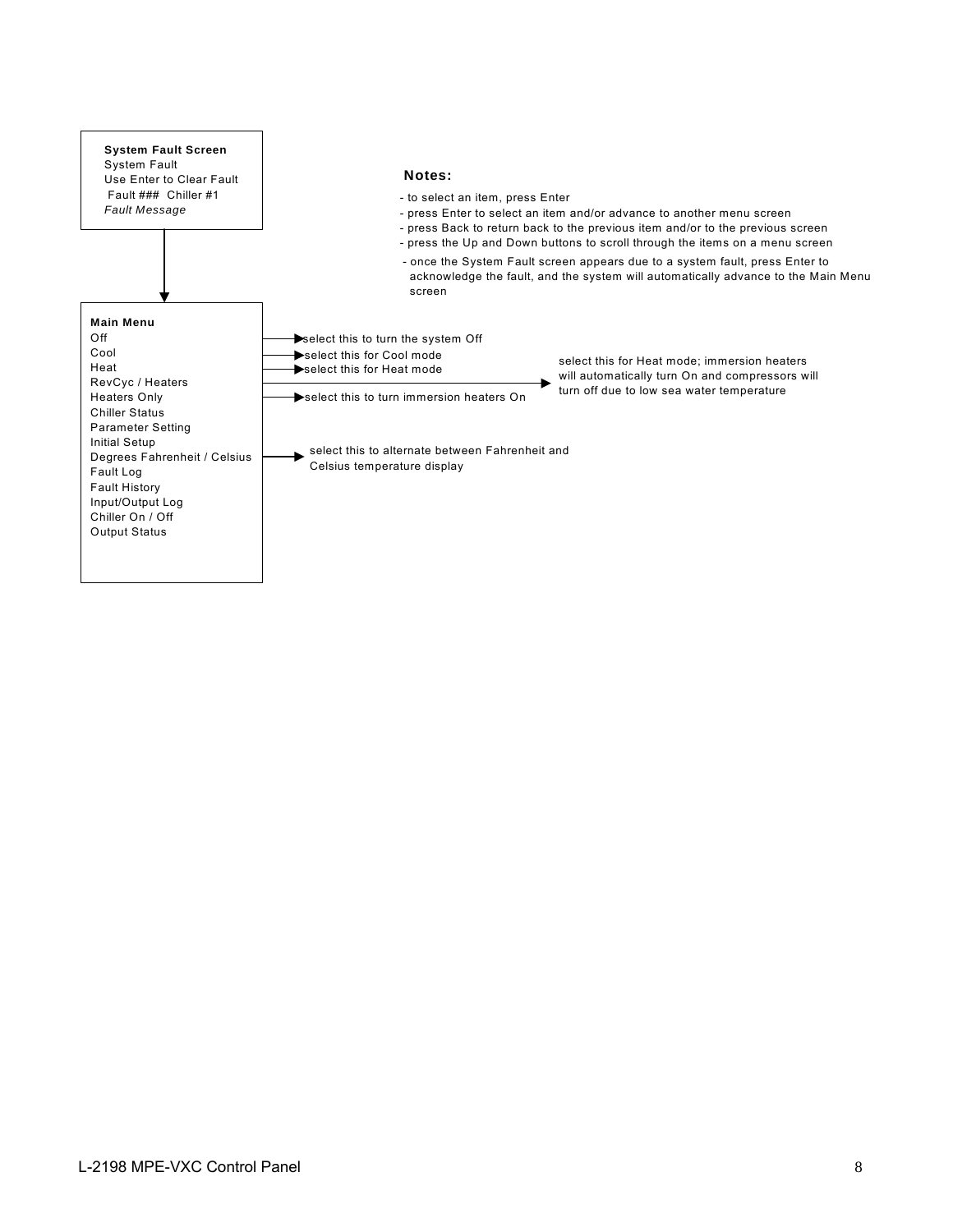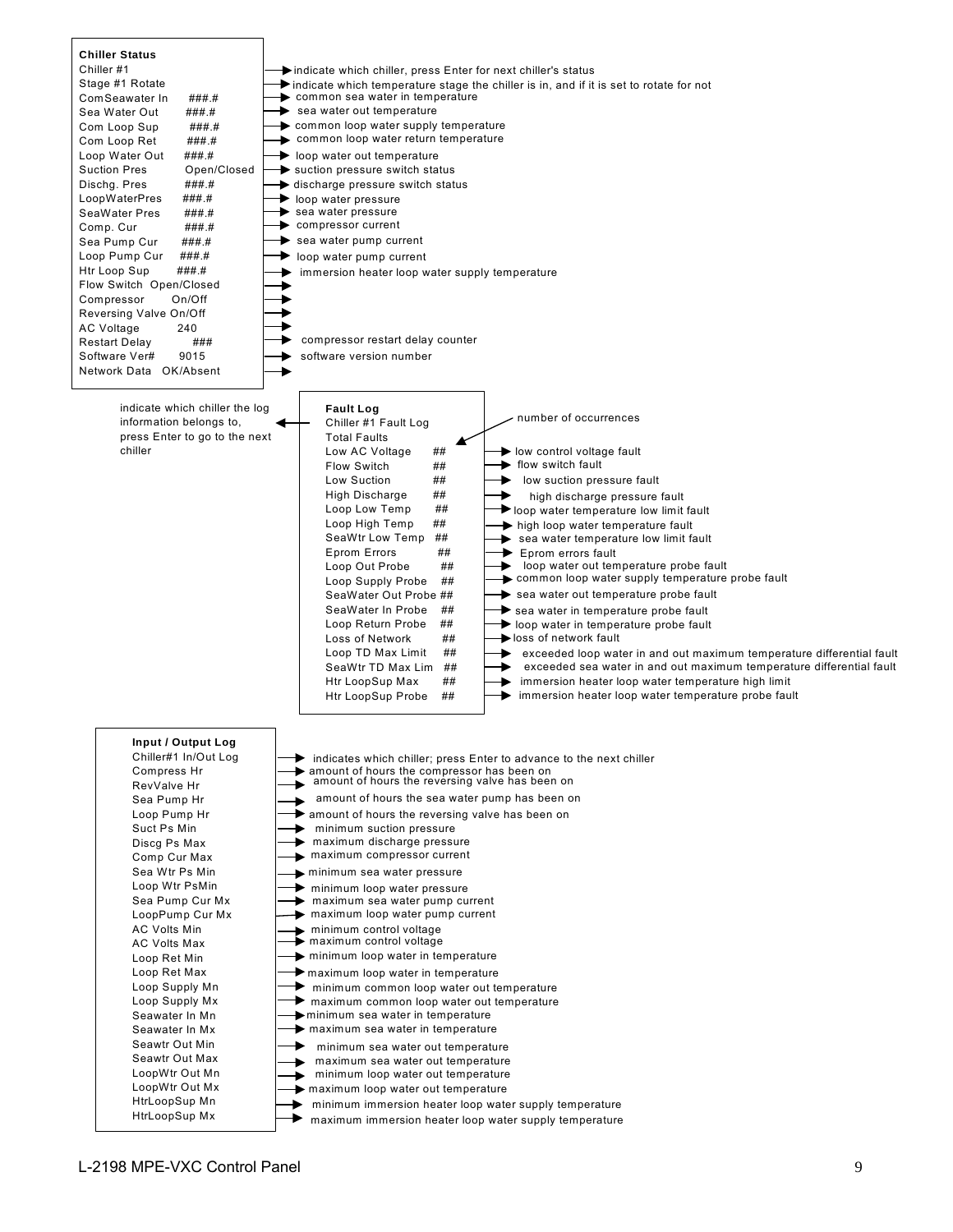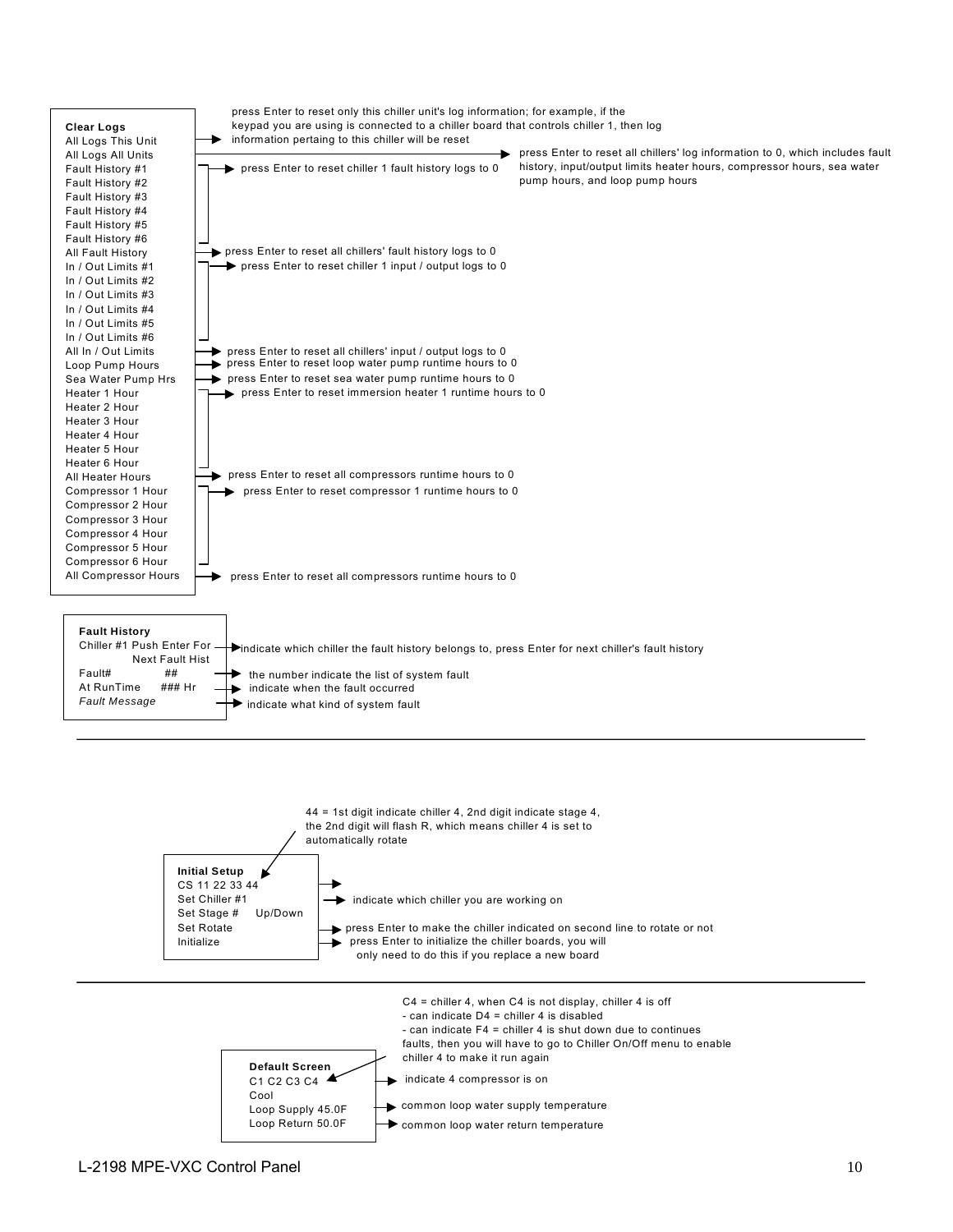

indicate if the control is calling the compressor to turn on or off

indicate if the control is calling the reversing valve to turn on or off

**Chiller On/Off** Chiller 1 Enable / Disable Chiller 2 Enable/Disable Chiller 3 Enable/Disable Chiller 4 Enable/Disable Chiller 5 Absent Chiller 6 Absent

press Enter to enable or disable a chiller

indicate if the control is calling the sea water pump to turn on or off indicate if the control is calling the loop water pump to turn on or off  $\blacktriangleright$  indicate if the control is calling the immersion heater to turn on or off

| <b>Parameter Settings</b>  |                 |                                                                                            |
|----------------------------|-----------------|--------------------------------------------------------------------------------------------|
| <b>Buzzer</b>              | On/Off          | press Enter to turn the keypad alarm buzzer On or Off                                      |
| Heavy Load Setpoint/In Use |                 | $\rightarrow$ press Enter to cause the chiller system to respond to a heavy load situation |
| Light Load Setpoint/In Use |                 | press Enter to cause the chiller system to respond to a light load situation               |
| Loop Low Limit             | 36.0            | $\blacktriangleright$ loop water low limit temperature set point                           |
| Low Limit Diff             | 10.0            | loop water low limit temperature differential set point                                    |
| Loop Hi Limit              | 130             | $\rightarrow$ loop water high limit temperature set point                                  |
| Hi Limit Diff              | 10 <sup>°</sup> | loop water high limit temperature differential set point                                   |
| SeaWtr Freeze              | 36              | $\rightarrow$ sea water low limit temperature set point                                    |
| SeaWater Diff.             | 10              | $\rightarrow$ sea water low limit temperature differential set point                       |
| <b>Suction Press</b>       | 30              | suction pressure set point                                                                 |
| Suction Diff.              | 15              | suction pressure differential                                                              |
| Discharge Ps.              | 426             | → discharge pressure set point                                                             |
| Discharge Diff             | 100             | Settleright discharge pressure differential                                                |
| Stage 1 Heat               | 112             | stage 1 Heating temperature set point                                                      |
| Stage 1 H Diff             | $\overline{2}$  | stage 1 Heating temperature differential set point                                         |
| Stage 1 Cool               | 43              | stage 1 Cooling temperature set point                                                      |
| Stage 1 C Diff             | $\mathbf{1}$    | stage 1 Cooling temperature differential set point                                         |
| Stage 2 Heat               | 111             |                                                                                            |
| Stage 2 H Diff             | 2               |                                                                                            |
| Stage 2 Cool               | 44              | stage 2 heat and cool temperature set points and differentials                             |
| Stage 2 C Diff             | $\mathbf{1}$    |                                                                                            |
| Stage 3 Heat               | 110             |                                                                                            |
| Stage 3 H Diff             | 2               | stage 3 heat and cool temperature set points and differentials                             |
| Stage 3 Cool               | 45              |                                                                                            |
| Stage 3 C Diff             | $\mathbf{1}$    |                                                                                            |
| Stage 4 Heat               | 109             |                                                                                            |
| Stage 4 H Diff             | $\overline{2}$  |                                                                                            |
| Stage 4 Cool               | 46              | stage 4 heat and cool temperature set points and differentials                             |
| Stage 4 C Diff             | $\mathbf{1}$    |                                                                                            |
| Stage 5 Heat               | 108             |                                                                                            |
| Stage 5 H Diff             | $\overline{2}$  |                                                                                            |
| Stage 5 Cool               | 47              | stage 5 heat and cool temperature set points and differentials                             |
| Stage 5 C Diff             | $\mathbf{1}$    |                                                                                            |
| Stage 6 Heat               | 107             |                                                                                            |
| Stage 6 H Diff             | 2               | stage 6 heat and cool temperature set points and differentials                             |
| Stage 6 Cool               | 48              |                                                                                            |
| Stage 6 C Diff             | $\mathbf{1}$    |                                                                                            |
| Immersion Htr              | 38              | immersion heater high limit set point                                                      |
| Chiller#1 Dly              | 15              |                                                                                            |
| <b>Fault Delay</b>         | 20              |                                                                                            |
| <b>Restore Defaults</b>    |                 | press Enter to restore all parameter settings to default values                            |
| Clear Logs                 |                 | password protected, only factory technician can access                                     |
|                            |                 |                                                                                            |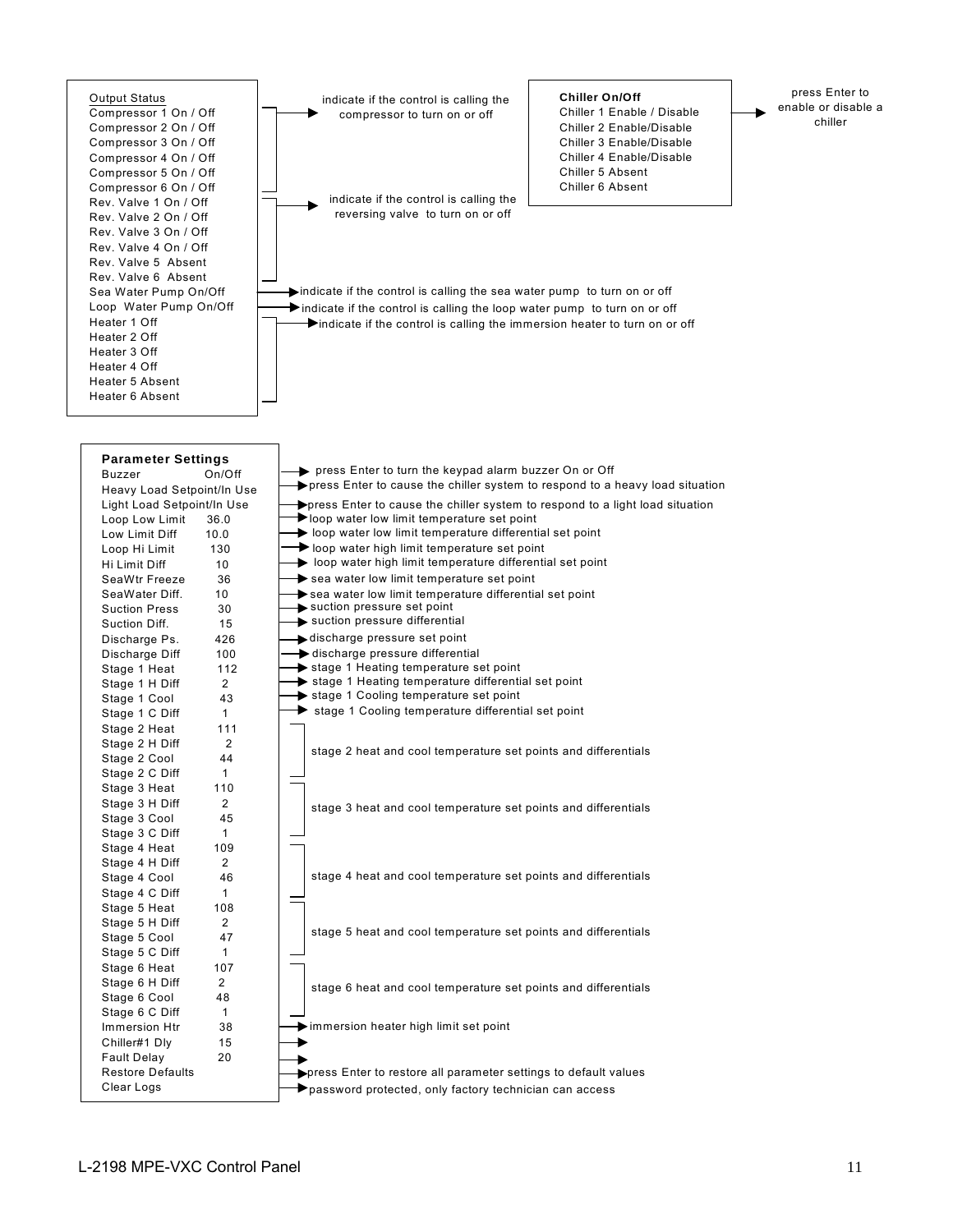# **Control System Overview**

- multiple chiller boards are networked together
- automatic compressors rotation to achieve compressor even run-time
- Fahrenheit or Celsius temperature display
- remote access capability, which allows a user at a remote site to use a computer to dial into the system via a phone line and a modem to monitor and access information on the chiller system
- compressors starts up on time delays to prevent multiple compressors from starting at the same time
- up to 6 heat and cool temperature set point stages
- option to choose between light load or heavy load temperature set points
- enable or disable a chiller unit using the display keypad

# **Chiller Board**

- the terminal strips on the board are removable
- 2 LEDs on a board to indicate network interconnection correctness
- only one display keypad can be connected to a chiller board. So, if there are multiple chiller boards, then you have the option to add additional display keypads
- a board will also have a serial port connection for computer or modem hook up for remote site system monitoring

# **Display Keypad**

- menu-driven display screen

**Cool light** - turns on when the system is in the Cool mode

**Heat light** - turns on when the system is in the Heat, RevCyc/Heaters, and Heaters Only modes

**Fault light** - turns on when there is a system fault

**Alarm buzzer** - turns on when there is a system fault

**Up and Down button** - use for changing parameter values and navigating through menu screens and items within a menu screen

**Enter button** - use for clearing a system fault, advancing to another menu screen, and selecting an item **Back button** - use for jump back to the previous screen or screen condition

# **System Monitors**

- low control AC voltage condition
- defective temperature sensors
- loop water temperatures
- extremely low and high loop water temperature conditions
- extremely high immersion heater loop water temperature
- suction and discharge refrigerant pressures
- loop water flow switch
- improper in and out loop water and sea water temperature differences across the chiller units
- loss of system network
- EProm errors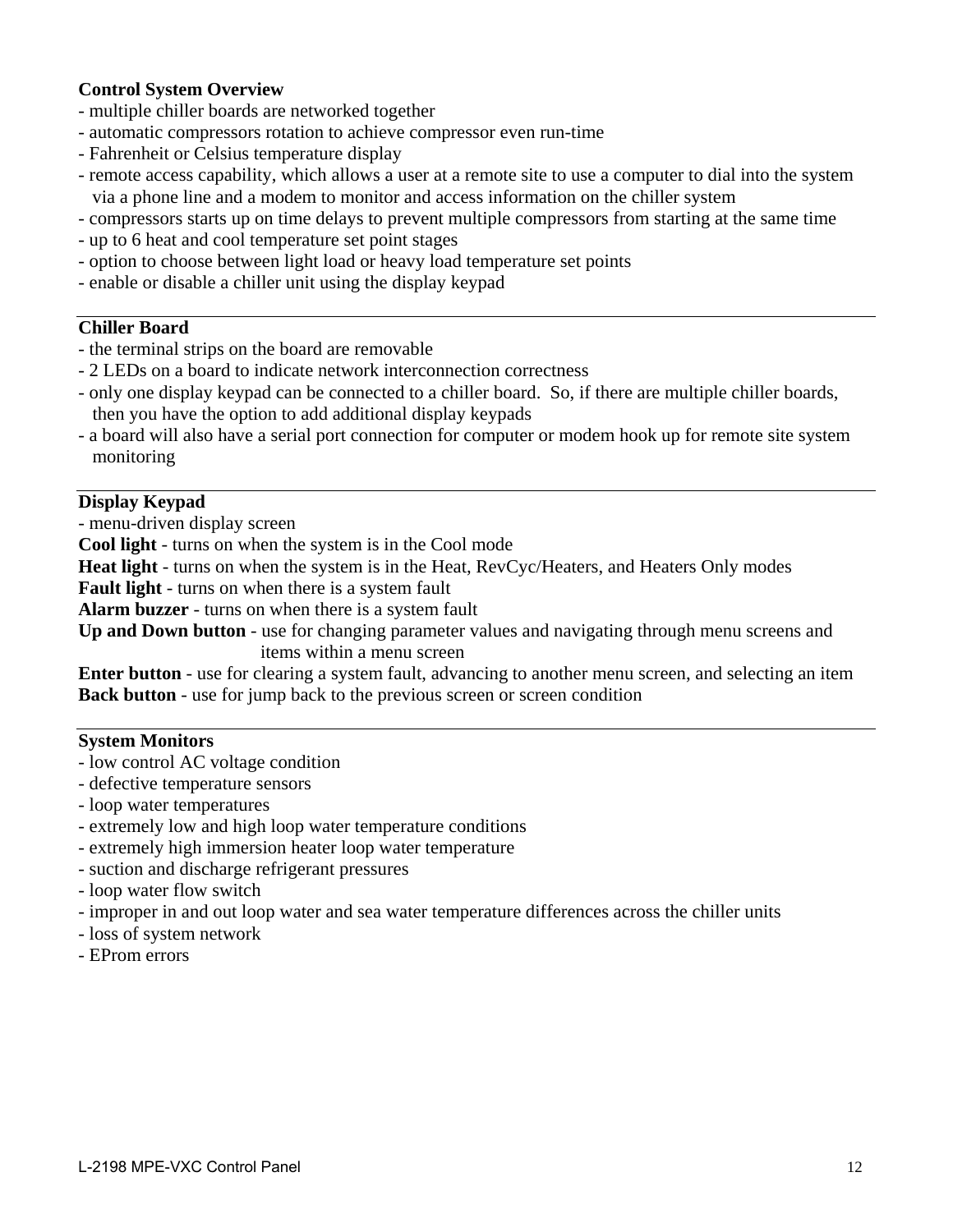# **System Logs**

- compressor run-time in hours
- loop water pump run-time in hours
- sea water pump run-time in hours
- reversing valve run-time in hours
- minimum and maximum loop water temperature
- minimum and maximum immersion heater loop water temperature
- minimum and maximum control voltage
- system faults

# **Modes of Operation**

Using the keypad, go to **main menu** to select the mode of operation

**Off** - the system is in the off mode

**Cool** - the system is in the cool mode

**Heat** - the system is in the heat mode

**RevCyc/Heaters** - the system is in the heat mode; when the sea water temperature drops below **38 F (3.33 C)**, the compressors will turn Off, and the immersion heaters will turn on

**Heaters Only** - the system is in the heat mode, and the immersion heaters will turn on, instead of the compressors

**System Screen** – first line shows which compressor is on, second line shows which mode the system is in, third line shows the common loop water supply temperature, and the forth line shows the common loop water return temperature. From the default screen, you can push any button to go to the **Main menu screen.**

On the system screen:

- **C1** indicates that compressor 1 On (the second character of C1 indicates the chiller number)
- **H1** indicates heater 1 is On
- **D1** indicates chiller 1 is disabled
- **F1** indicates chiller 1 is in sustained shutdown



**Main Menu Screen –** on this menu screen show different menus which you can select from. Push Up and Down button to scroll through the items and push Enter to select a particular menu screen.

# **The Menus are:**

**Chiller Status** – display each chiller's status, such as if the unit is on or off, in an out loop water temperature, high and low pressure switch status, flow switch status, and other information, which help to troubleshoot the chiller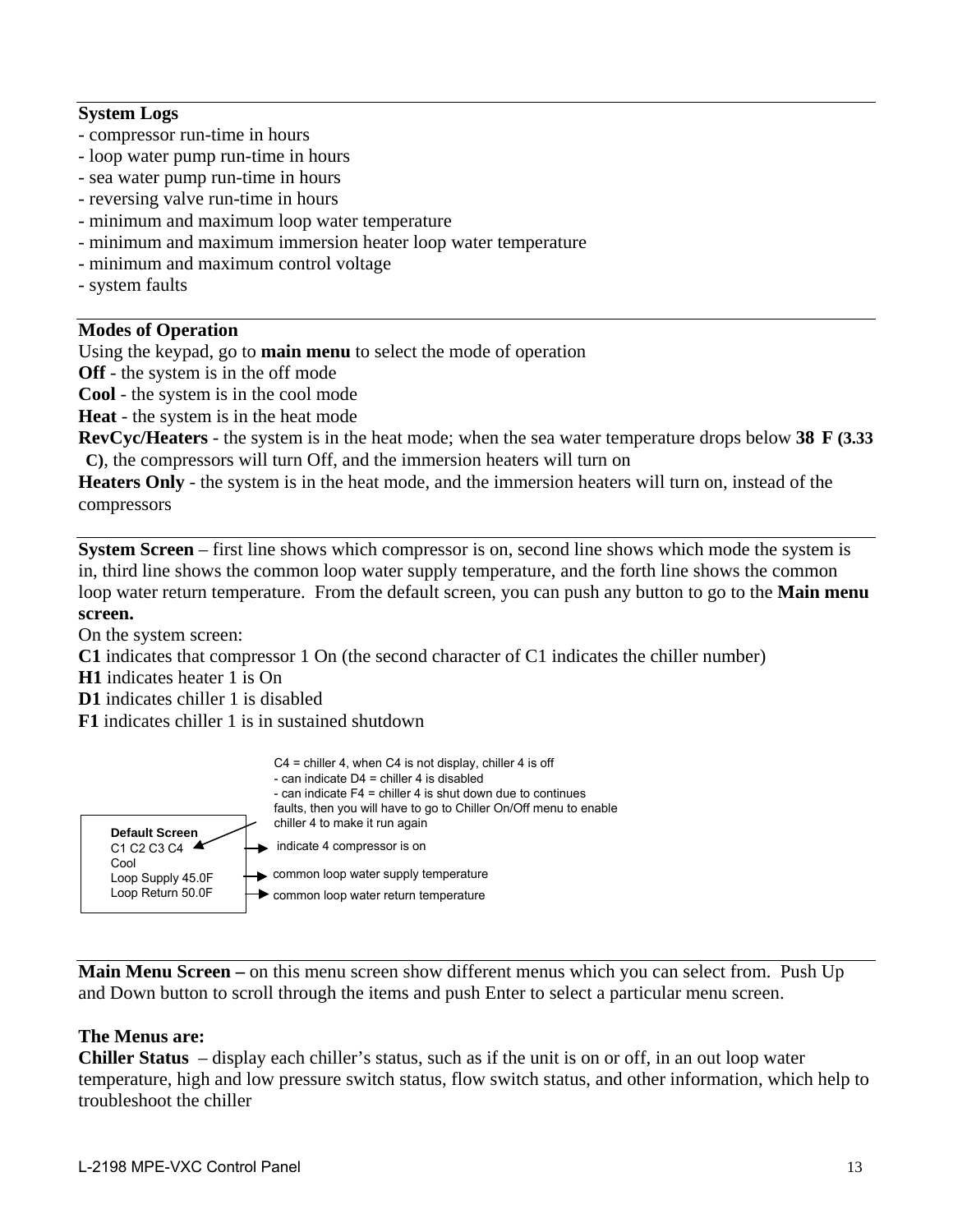# **Parameter Setting** – **this menu screen allows the user to:**

- change some of the parameter value, such as heat and cool stage temperature set points and differentials
- turn the alarm buzzer on or off
- select heavy load or light load temperature set points
- select **Restore Defaults** to restore all the settings to factory default

This menu screen also displays some of the loop water temperature limits which the user cannot adjust

**Initial Setup** – this menu screen displays how many chillers are in the system, what temperature stage each chiller is in, and if the chiller is set to automatically rotate to a different temperature stage or not. Chiller rotation will result in all compressors to have even run-time.

**Degrees Fahrenheit/Celsius** – press Enter to change the temperature readout to be Fahrenheit or Celsius

**Fault Log** – this menu screen displays how many faults and the kind of faults a chiller have encountered. On this screen, press Enter to advance to another chiller.

**Fault History** – this menu screen displays the most recent system faults, it will store up to latest 300 faults on each chiller. On this screen, press Enter to advance to another chiller

**Input/Output Log** - this menu screen displays information, such as compressors and water pumps runtimes, and mininum and maximum in and out loop water temperature and AC control voltage on each chiller. On this screen, press Enter to advance to another chiller.

**Chiller On/Off** – this menu screen lets you select the chiller you want to disable or enable, and push Enter to disable or enable a chiller

**Output Status** – this menu screen basically tells you which outputs the controls are calling to turn on or off.

**To disable a chiller** – go to the Chiller On/Off menu and scroll down to the chiller you want to disable and push Enter, to enable it again push Enter again. A disabled chiller is indicated on the system screen as D#.

**To clear a system fault** – push Enter to clear a fault and you will automatically advance to the Main menu screen. Press Back to go back to the system screen.

**Sustained shutdown on a chiller** – a chiller will go to a sustained shutdown due to exceeding a limited amount of the same consecutive faults or due to a particular fault, and the chiller will be disabled also. The system screen will indicate this by displaying **F#** (the second character indicates which chiller number). To enable the chiller to turn back on go to the Chiller On/Off menu and scroll down to the chiller you want to enable and push Enter.

# **Chiller Board Outputs**

Each chiller board contains 6 outputs to control external devices such as compressor relay, loop water pump contactor, sea water pump contactor, immersion heater contactor, fault alarm relay, and reversing valve

The following outputs are: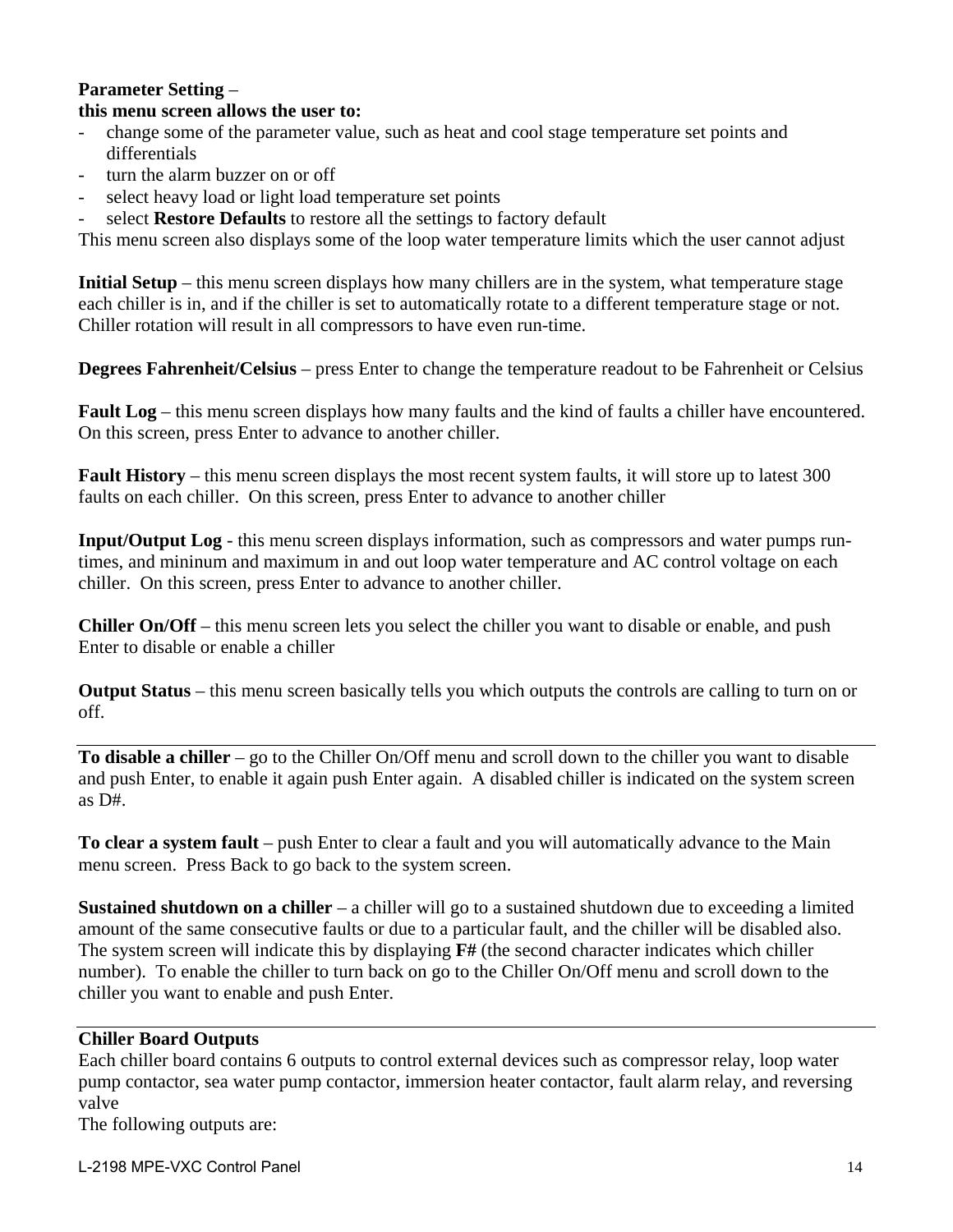**Compressor** - activates the compressor contactor or relay **Reversing valve** - activates the reversing valve coil **Loop water pump** - activates the loop water pump contactor; on single chiller panels systems, it will activate a loop water pump trigger **Sea water pump** - activates the sea water pump contactor; on single chiller panels systems, it will activate a sea water pump trigger **Immersion heater** – activates the immersion heater contactor **Fault** – activates a relay that can drive any alarm indicator

# **Temperature Sensors**

**Loop water return sensor** - senses loop water return temperature; on multiple chiller units systems, the system monitors the loop water return sensor that is connected to chiller 1 at default. If this sensor fails, it will monitor the next available chiller's loop water return sensor. If all the loop water return sensors failed it will use the system's common loop water supply sensor to monitor stage set points.

**Loop water out sensor** - senses loop water out temperature

**Common loop water supply sensor** - senses common loop water supply temperature; this sensor is hooked up to chiller 1; additional common loop water supply sensor can be added to the system, which is limited by the amount of chiller boards; the system monitors the common loop water supply sensor that is connected to chiller 1 at default, if this sensor fails, it will monitor the next available common loop water supply sensor

**Common immersion heater loop water sensor** - senses common immersion heater loop water temperature; this sensor is hooked up to chiller 1; additional common immersion heater loop water sensor can be added to the system, which is limited by the amount of chiller boards; the system monitors the common immersion heater loop water sensor that is connected to chiller 1 at default, if this sensor fails, it will monitor the next available common immersion heater loop water sensor

**Flow switch** - monitors loop water flow

**High pressure switch** - monitors the compressor's discharge pressure; it can be replaced with a 0-500 psi pressure transducer

**Low pressure switch** - monitors the compressor's suction pressure; it can be replaced with a 0-100 psi pressure transducer

# **Additional Sensors**

Additional sensors can be added to the system, such as:

Compressor current transducer, sea water pump current transducer, loop water pump current transducer, sea water out temperature sensor, common sea water in temperature sensor, loop water pressure transducer, and sea water pressure transducer

# **Chiller System Monitors for the Following Faults**

**flow switch** – when opens for more than **5** seconds, it generates a fault. After **5** consecutive flow switch faults, the chiller will go to a sustained shutdown

**loop water out low limit** – when the loop water out reaches **36 F (2.22 C)** or below, it generates a fault. After **3** consecutive loop water out low limit faults, the chiller will go to a sustained shutdown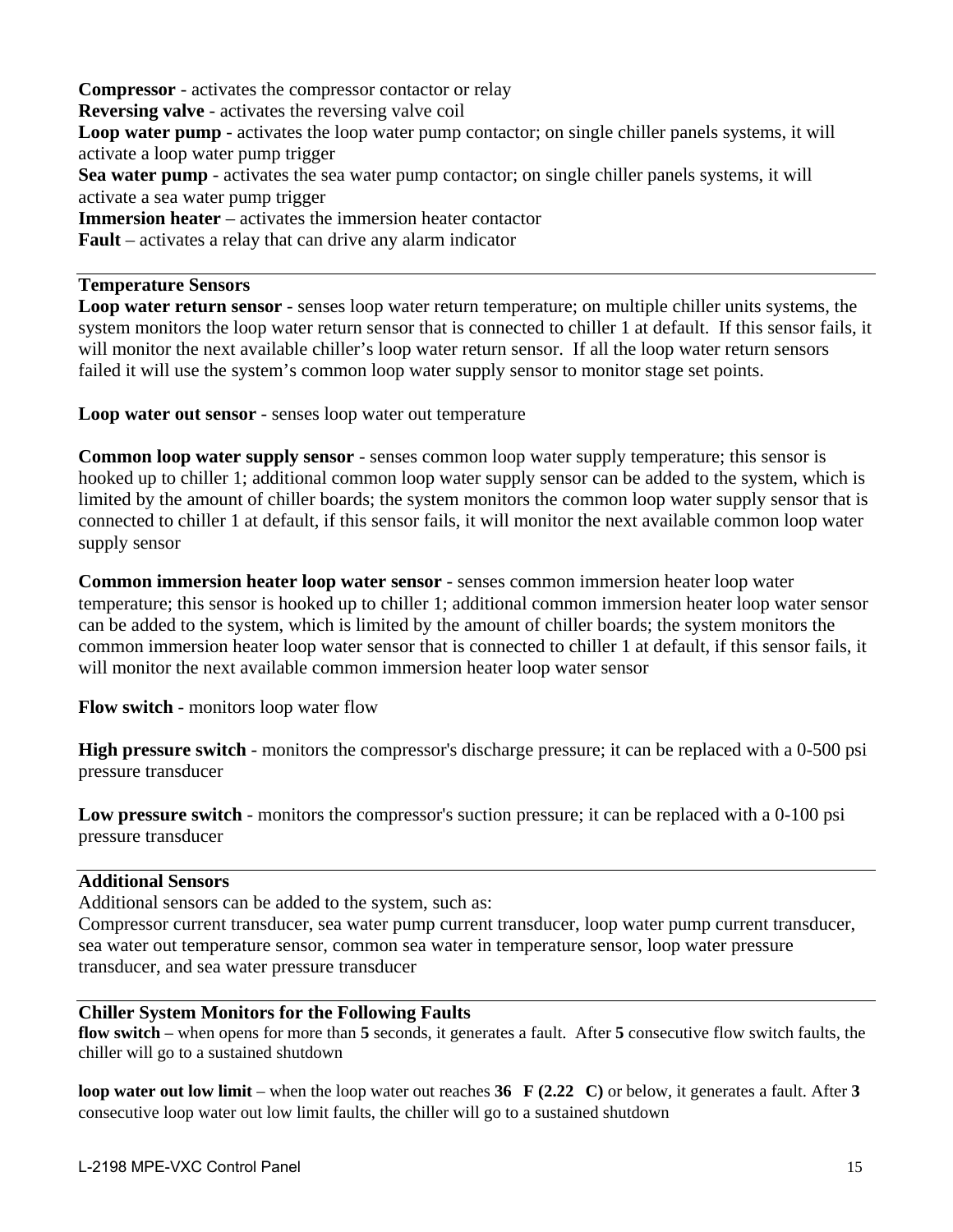**loop water out high limit** – when the loop water out reaches **130 F (54.4 C)** or above, it generates a fault. After **3** consecutive loop water out high limit faults, the chiller will go to a sustained shutdown

**sea water out low limit** – when the sea water out reaches **36 F (2.22 C)** or below, it generates a fault. After **3** consecutive sea water out low limit faults, the chiller will go to a sustained shutdown

**immersion heater loop high limit** – when the immersion heater loop water reaches **150 F (65.5 C)** or above, it generates a fault. After **3** consecutive immersion heater loop water high limit faults, the chiller will go to a sustained shutdown

**high pressure** – generates a fault as soon as high (discharge) pressure switch opens or exceeded **426 PSI**. After **5** consecutive high pressure faults, the chiller will go to a sustained shutdown

**low pressure** – if low (suction) pressure switch opens for more than **43** seconds or drops below **30 PSI**, it generates a fault. **Sustain shutdown** will not occur, no matter how many low pressure faults

If the system has **a network problem**, it will display a fault message (**Loss of Network**), each chiller unit still continue to operate independently.

#### **Common inlet and common outlet loop water maximum temperature differential limit**

In the cool mode, the system compares the difference between the common inlet and the common outlet loop water temperatures and generates a fault due to a wide temperature difference. If the common outlet loop water temperature is lower than the common inlet loop water temperature by **14 F (7.8 C)** or more for **2** minutes, then all chillers will go to a sustained shutdown and the fault message will be **(Loop TD Max Limit),** and all chillers are disabled.You will need to go to the Chiller On/Off menu to enable all the chillers to make them run.

#### **Common inlet and common outlet sea water maximum temperature differential limit**

In the cool mode the system compares difference between the common inlet and sea water temperatures and generates a fault due to a wide temperature difference. If the common outlet sea water temperature is higher than the common inlet sea water temperature by more than **16 F (8.9 C)** and less than **20 F (11 C)** for **5** minutes, or more than **20 F (11 C)** for **2** minutes, the chiller will go to a sustained shutdown and the fault message will be **(SeaWtr TD Max Limit)**, and all chillers are disabled.You will need to go to the Chiller On/Off menu to enable all the chillers to make them run.

#### **Temperature Sensor Faults**

The chiller system monitors for defective temperature sensors that are opened, shorted, or sensing a temperature that is out of range.

**common loop water return sensor** - if this sensor is defective, the keypad will display a fault message, and also the fault light and the beeper should turn on. Immediately, the system will monitor the next available common loop return sensor. If all the common return sensors failed, then it will monitor the common loop supply sensor and use it to monitor loop water temperature set points. This way the system does not need to go to a sustained shutdown and keeps running. So, the system would use the common loop supply sensor for monitoring and controlling the loop water temperature. The chillers would still turn on and off according to the stage set points. The user will have to acknowledge and reset the fault in order to turn the fault light and the beeper off. If the common loop supply sensor is also defective, then the system should display the sensor faults.

**common loop water supply sensor** - if this sensor is defective, the keypad will display a fault message, and also the fault light and the beeper should turn on. The system would still operate as normal. The user would have to acknowledge the fault in order to turn the fault light and the beeper off. It will use the next available common loop supply sensor if additional common loop water supply sensors are installed.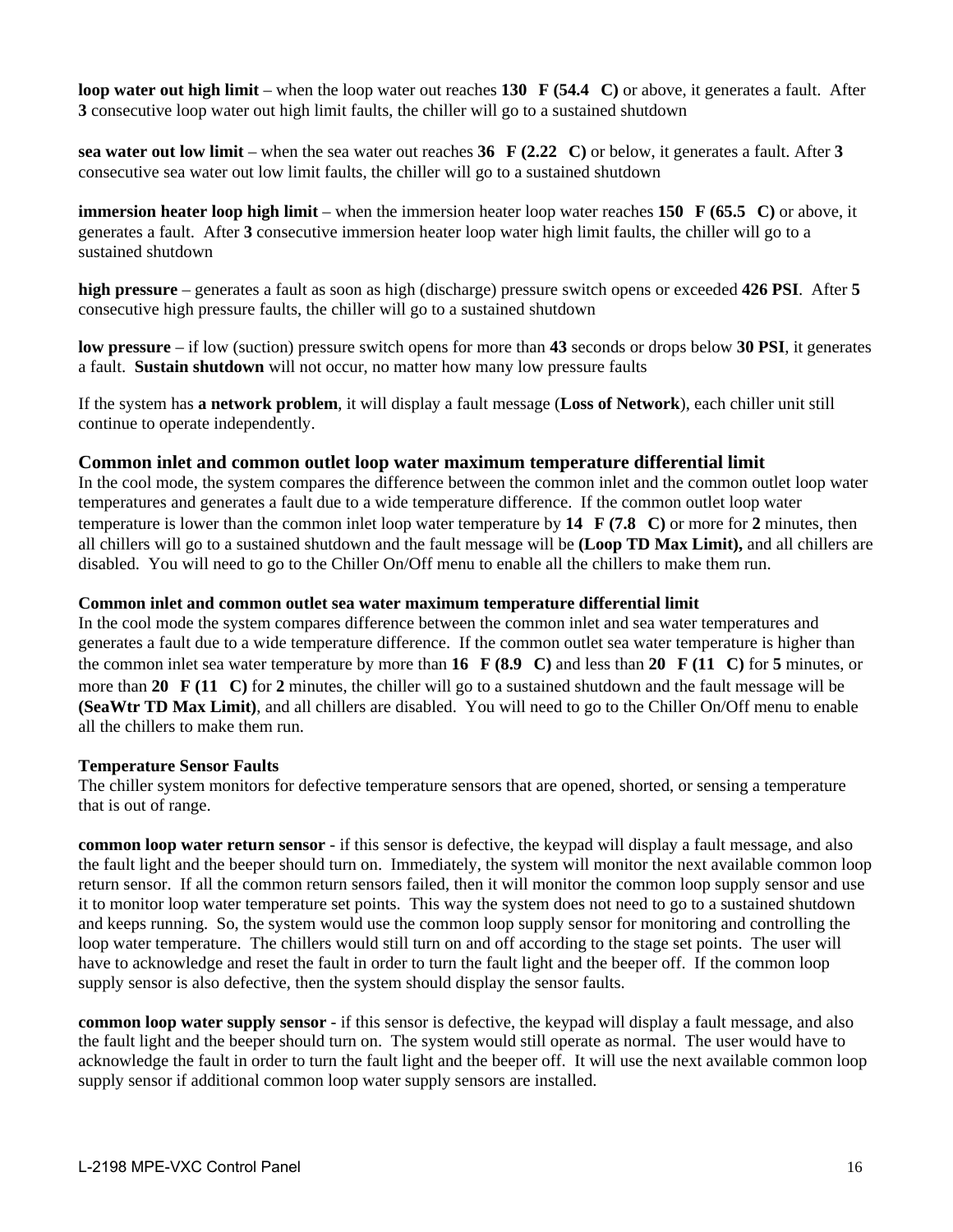**sea water out sensor** - if this sensor is defective, the keypad will display which chiller has the fault and a fault message, and also the fault light and the beeper should turn on. The system would still operate as normal. The user would have to acknowledge the fault in order to turn the fault light and the beeper off.

**sea water in sensor** - if this sensor is defective, the keypad will display which chiller has the fault and a fault message, and also the fault light and the beeper should turn on. The system would still operate as normal. The user would have to acknowledge the fault in order to turn the fault light and the beeper off.

**loop water out sensor** - if this sensor is defective, the keypad will display which chiller has the fault and a fault message, and also the fault light and the beeper should turn on. The chiller will go to a sustained shutdown. The user will have to acknowledge and reset the fault in order to turn the fault light and the beeper off.

**common immersion heater loop water sensor** - if this sensor is defective, the keypad will display a fault message, and also the fault light and the beeper should turn on. Immediately, the system will monitor the next available common immersion heater loop water sensor. The user will have to acknowledge and reset the fault in order to turn the fault light and the beeper off. If all available common immersion heater loop water sensors failed, then all chillers will go to a sustained shutdown. You will need to go to the Chiller On/Off menu to enable the chiller to make it run.

#### **This fault reset routine only pertains to the following faults: flow switch, loop water out low limit, loop water out high limit, sea water out low limit, immersion heater loop high limit, high pressure, and low pressure faults**

When a compressor or heater shuts down on a fault, the compressor or heater will turn back on only when a fault stays reset for a complete 1 minute (fault reset time). Within that 1 minute fault reset time if the fault occurs again, the fault reset time will reset and start timing from 1 minute again.

### **Troubleshooting network problems**

When networking multiple single chiller control panels together or replacing a new chiller board, make sure the chiller boards are networked correctly before initializing the boards. If they are not, it will be impossible to initialize all the boards. Use the network indicator lights on each board to determine a network connection problem or defective network cable. Incorrect networking connection will cause the network indicator lights on the board to be off. So, after networking all the boards together, make sure both network lights on each board are lit. When both network indicator lights on each board are on, this means that the network connection is correct. If two or more of the network lights are not on, this means the network connection is incorrect or there is a defective network cable. If all the lights are lit and the system will not initialize correctly, then either the chiller board is defective or the network cable is defective. If the system will not initialize properly, this can be caused by incorrect network connection, a defective network cable, or a defective board. To determine which network cable or chiller board is defective, connect a keypad to a board, use the keypad to switch to different modes, the next board in line should update to the mode selected on the keypad, if it does not update, then there is a network problem between these two boards, so either the network cable or the board is defective or both. If a light on one board is not on and a light on the next board is not on, then the network problem is between these two boards. So, either the network cable connecting these two boards is defective or either one or both of these boards are defective. Only a defective network cable or one or more defective boards will generate a "loss of network" fault.

### **Remote monitoring software**

The software can be obtained by calling Dometic Corporation – Cruisair at 804-746-1313. Then the software can be emailed to you.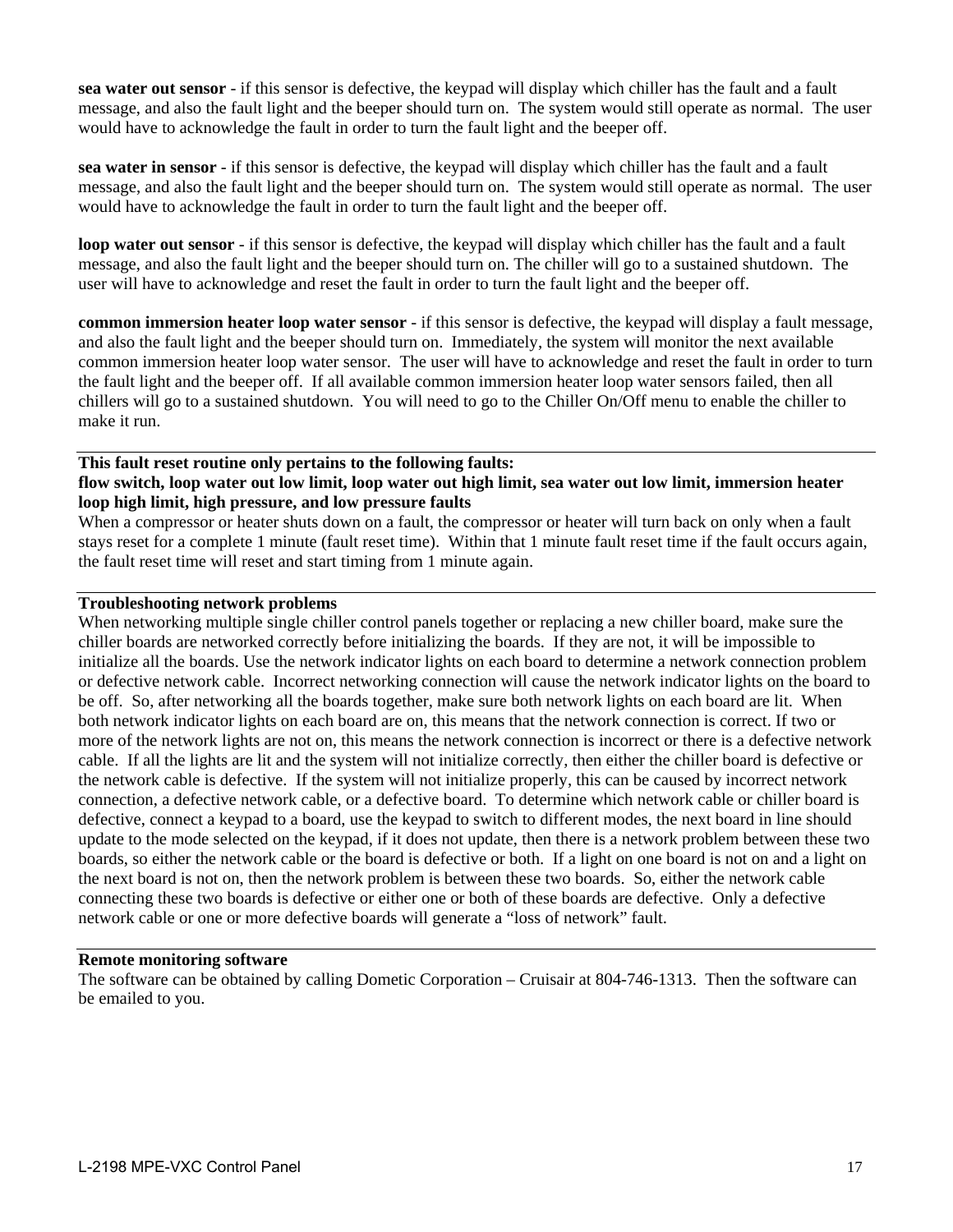| <b>System Faults</b>                                                                       | <b>Fault Occurs When</b>                                                                                                                                                                                                      | Chiller resume operation when                                                                                                                    | Sustained shutdown on a chiller |
|--------------------------------------------------------------------------------------------|-------------------------------------------------------------------------------------------------------------------------------------------------------------------------------------------------------------------------------|--------------------------------------------------------------------------------------------------------------------------------------------------|---------------------------------|
| Low AC Voltage                                                                             | Control voltage is below 180V on 240V system or below 85V on<br>120V system for more than 2 minutes                                                                                                                           | Control voltage is above 180V on 240V system or above<br>85V on 120V system                                                                      | after the first fault           |
| High Discharge Pres =<br>High Discharge Pressure PSI                                       | Discharge pressure switch opened or pressure exceeds 426                                                                                                                                                                      | Discharge pressure switch closes or pressure is below<br>326 PSI for 1 minute                                                                    | after 5 repeated faults         |
| Low Suction Pres = Low<br><b>Suction Pressure</b>                                          | Suction pressure switch opens or pressure is below 30 PSI for<br>more than 43 seconds                                                                                                                                         | Suction pressure switch closess or pressure is above 45<br>PSI for 1 minute                                                                      |                                 |
| Flow Switch Open                                                                           | Flow switch opens for more than 5 seconds                                                                                                                                                                                     | Flow switch closes for 1 minute                                                                                                                  | after 5 repeated faults         |
| $Loop Low Temp = Loop$<br>Water Out Low<br>Temperature Limit                               | Loop water temperature is 36 F (2.22 C) or below                                                                                                                                                                              | Loop water temperature is 46 F (2.22 C) or above for 1<br>minute                                                                                 | after 3 repeated faults         |
| Water Out High<br><b>Temperature Limit</b>                                                 | Loop High Temp = Loop Loop water temperature is 130 F (54.4 C) or above                                                                                                                                                       | Loop water temperature is 120 F (54.4 C) or below for 1<br>minute                                                                                | after 3 repeated faults         |
| Sea Water Low Temp =<br>Sea Water Out Low<br>Temperature Limit                             | Sea water temperature is 36 F (2.22 C) or below                                                                                                                                                                               | Sea water temperature is 46 F (2.22 C) or above for 1<br>minute                                                                                  |                                 |
| Sea Wtr TD Max Limit =<br>Exceeded Inlet and<br>Outlet Sea Water<br>Temperature Difference | Sea water temperature difference between inlet and outlet of a<br>chiller unit is greater than 16 F (8.9 C) and less than 20 F (11 C)<br>for more than 5 minutes or greater than 20 F (11 C) for more<br>than 2 minutes       |                                                                                                                                                  | after the first fault           |
| ImmHeater Hi Limit =<br>Immersion Heater Loop<br>Water High Temperature<br>Limit           | Immersion heater loop water temperature is 150 F (65.5 C) or<br>above                                                                                                                                                         | Immersion heater loop water temperature is 135 F (57.2)<br>C) or below for 1 minute                                                              | after 3 repeated faults         |
| Loop TD Max Limit =<br>Exceeded Inlet and<br>Outlet Loop Water<br>Temperature Difference   | Loop water temperature difference between inlet and outlet of a<br>chiller unit is greater than 14 F (7.8 C) for more than 2 minutes                                                                                          |                                                                                                                                                  | after the first fault           |
| Loop Supply Sensor =<br>Common Loop Water<br>Supply Sensor                                 | Sensor is opened, shorted, or sensing a temperature that is out<br>of range; system resume operation                                                                                                                          |                                                                                                                                                  |                                 |
| Loop Return Sensor =<br>Loop Water Return<br>Sensor                                        | Sensor is opened, shorted, or sensing a temperature that is out<br>of range                                                                                                                                                   | the system will use the next available loop water return<br>sensor, if that is not available, it will use the common loop<br>water supply sensor |                                 |
| Loop Out Sensor = Loop<br>Water Out Sensor                                                 | Sensor is opened, shorted, or sensing a temperature that is out<br>of range                                                                                                                                                   | Sensor is reading correct temperature range                                                                                                      |                                 |
| Sea Water Out Sensor                                                                       | Sensor is opened, shorted, or sensing a temperature that is out<br>of range; system resume normal operation                                                                                                                   |                                                                                                                                                  |                                 |
| Sea Water In Sensor                                                                        | Sensor is opened, shorted, or sensing a temperature that is out<br>of range; system resume normal operation                                                                                                                   |                                                                                                                                                  |                                 |
| ImmHtr Sensor Fault =<br><b>Immersion Heater</b><br>Sensor Fault                           | Sensor is opened, shorted, or sensing a temperature that is out<br>of range; system resume normal operation                                                                                                                   | Sensor is reading correct temperature range                                                                                                      |                                 |
| Loss of Network                                                                            | defective network cable or board during normal operation;<br>system resume normal operation, but will not have shared<br>information, and each chiller will operate individually; may also<br>caused by an Eprom Errors fault |                                                                                                                                                  |                                 |
| Eprom Errors                                                                               | Defective Eprom on the board or the board is defective, which<br>may generate a loss of network fault                                                                                                                         |                                                                                                                                                  |                                 |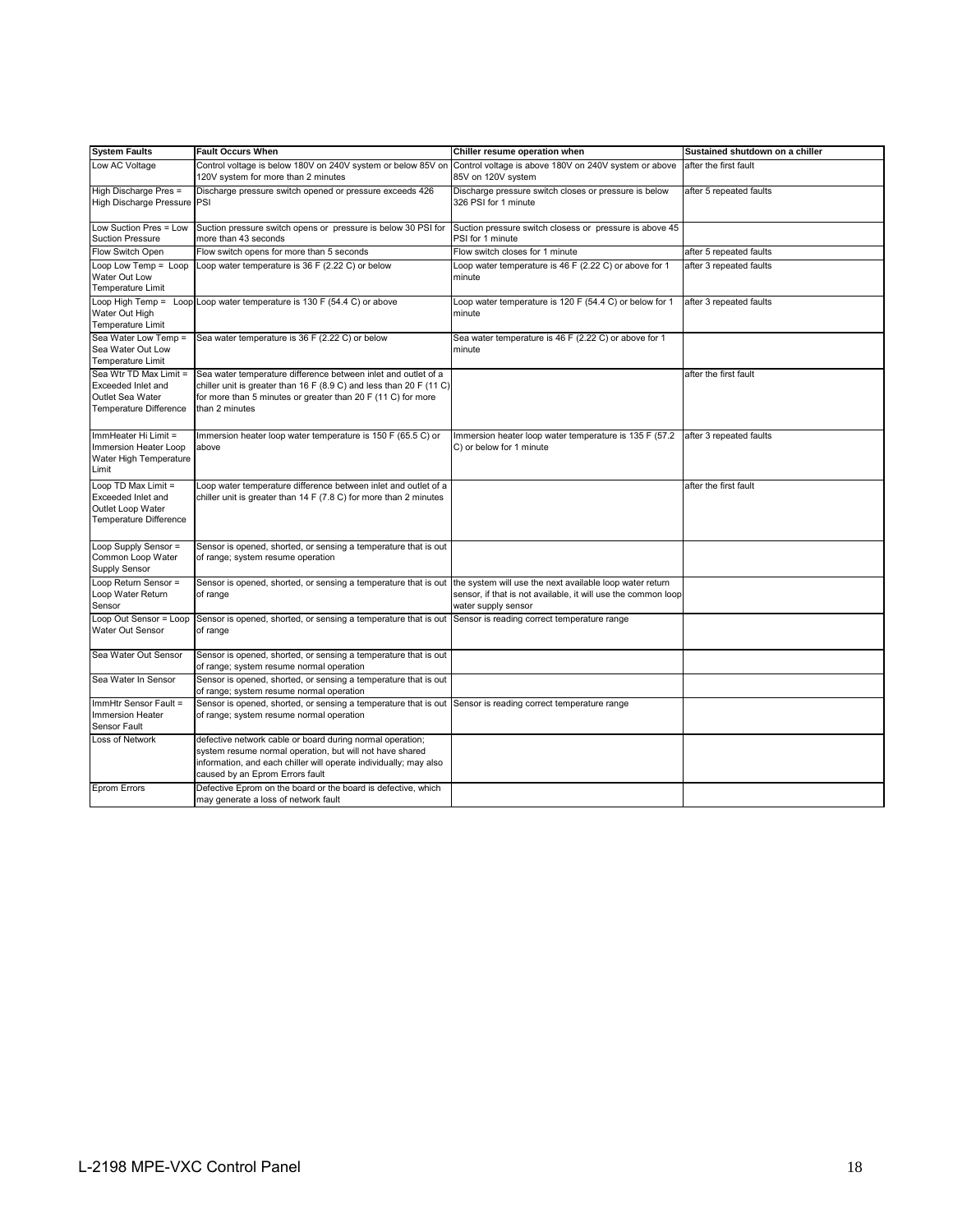| <b>System Fault Message</b>      | <b>Probable Cause</b>                                                                                                                      | <b>Troubleshooting Procedure</b>                                              |
|----------------------------------|--------------------------------------------------------------------------------------------------------------------------------------------|-------------------------------------------------------------------------------|
| Low AC Voltage $=$               | 1. Control voltage is below 180V on 240V system or below 85V on                                                                            | 1. Check control voltage to the board                                         |
| Low Control Voltage              | 120V system for more than 2 minutes                                                                                                        |                                                                               |
| High Discharge Pres =            | 1. Discharge pressure switch opened or pressure exceeded 426 PSI                                                                           | 1. Check for proper refrigerant pressure with gauge                           |
| <b>High Discharge Pressure</b>   | or pressure exceeded 426 PSI                                                                                                               | 2. If pressure reading is normal, check for defective pressure switch or      |
|                                  | 2. No or very low sea water flow in cool mode                                                                                              | transducer                                                                    |
|                                  | 3. No or very low loop water flow in heat mode                                                                                             | 3. You may momentarily bypass the pressure switch by connecting a jumper      |
|                                  | 4. Defective discharge pressure switch                                                                                                     | across it to see if that clears the fault                                     |
|                                  |                                                                                                                                            | 4. Assure proper sea water and loop water flow, and make sure water           |
|                                  |                                                                                                                                            | strainers are not clogged                                                     |
| Low Suction Pres =               | 1. Suction pressure switch opened or                                                                                                       | 1. Check for proper refrigerant pressure with gauge                           |
| <b>Low Suction Pressure</b>      | pressure is below 30 PSI for more than 43 seconds                                                                                          | 2. If pressure reading is normal, check for defective pressure switch or      |
|                                  | 2. No or very low loop water flow in cool mode                                                                                             | transducer                                                                    |
|                                  | 3. No or very low sea water flow in heat mode                                                                                              | 3. You may momentarily bypass the pressure switch by connecting a jumper      |
|                                  | 4. Defective suction pressure switch                                                                                                       | across it to see if that clears the fault                                     |
|                                  |                                                                                                                                            | 4. Assure proper sea water and loop water flow, and make sure water           |
|                                  |                                                                                                                                            | strainers are not clogged                                                     |
| Flow Switch Open                 | 1. No or very low loop water flow                                                                                                          | 1. Check for proper loop water flow, and make sure strainers are not clogged  |
|                                  | 2. Defective loop water flow switch                                                                                                        | 2. Check for defective flow switch                                            |
|                                  | 3. Air in the loop water piping                                                                                                            | 3. Bleed air out of the of the loop water                                     |
|                                  | 4. Defective loop water pump                                                                                                               | 4. Check loop water pump                                                      |
| Loop Low Temp =                  | 1. Loop water temperature is 36 F (2.22 C) or below                                                                                        | 1. Check for proper loop water flow, and make sure strainers are not clogged  |
| Loop Water Out Low               | 2. Low loop water flow thru the chiller unit                                                                                               | 2. Make sure the loop water return sensor is secured to the loop water return |
| <b>Temperature Limit</b>         | 3. Clogged or dirty chiller unit's loop water strainer                                                                                     | piping                                                                        |
|                                  |                                                                                                                                            |                                                                               |
|                                  | 4. Loop water return sensor is displaced from its position                                                                                 |                                                                               |
| Loop High Temp =                 | 1. Loop water temperature is 130 F (54.4 C) or above                                                                                       | 1. Check for proper loop water flow, and make sure strainers are not clogged  |
| Loop Water Out High              | 2. Low loop water flow thru the chiller unit                                                                                               | 2. Make sure the loop water return sensor is secured to the loop water return |
| <b>Temperature Limit</b>         | 3. Clogged or dirty chiller unit's loop water strainer                                                                                     | piping                                                                        |
|                                  | 4. Loop water return sensor is displaced from its position                                                                                 |                                                                               |
| Sea Water Low Temp =             | 1. Sea water temperature is 36 F (2.22 C) or below                                                                                         | 1. Check for proper sea water temperature                                     |
| Sea Water Out Low                |                                                                                                                                            |                                                                               |
| <b>Temperature Limit</b>         |                                                                                                                                            |                                                                               |
| ImmHeater Hi Limit =             | 1. Immersion heater loop water temperature is 150 F (65.5 C) or above                                                                      | 1. Check for proper loop water flow, and make sure strainers are not clogged  |
| Immersion Heater Loop            | 2. Low loop water flow thru the chiller unit                                                                                               | 2. Make sure the loop water return sensor is secured to the loop water return |
| Water High Temperature<br>Limit  | 3. Clogged or dirty chiller unit's loop water strainer                                                                                     | piping                                                                        |
| Sea Wtr TD Max Limit =           | 4. Loop water return sensor is displaced from its position<br>1. sea water temperature difference between inlet and outlet of a            | 1. Check for proper sea water flow, and make sure strainers are not clogged   |
| Exceeded Inlet and Outlet        |                                                                                                                                            | 2. Check the chiller unit's sea water headers and the condensor for debri     |
| Sea Water Temperature            | chiller unit is greater than 16 F (8.9 C) and less than 20 F (11 C)<br>for more than 5 minutes or greater than 20 F (11 C) for more than 2 | build up                                                                      |
| Difference                       | minutes                                                                                                                                    |                                                                               |
| Loop TD Max Limit =              | 1. loop water temperature difference between common inlet and outlet of                                                                    | 1. Check for proper loop water flow, and make sure strainers are not clogged  |
| <b>Exceeded Inlet and Outlet</b> | the chiller system is greater than $14 F (7.8 C)$ for more than 2 minutes                                                                  |                                                                               |
| Loop Water Temperature           |                                                                                                                                            |                                                                               |
| <b>Difference</b>                |                                                                                                                                            |                                                                               |
| Loop Supply Sensor =             | 1. Sensor is opened, shorted, or sensing a temperature that is out of                                                                      | 1. Check sensor wires for shorts and opens and compare temperature reading    |
| Common Loop Water                | range                                                                                                                                      |                                                                               |
| Supply Sensor                    |                                                                                                                                            | with a digital thermometer                                                    |
| Loop Return Sensor =             | 1. Sensor is opened, shorted, or sensing a temperature that is out of                                                                      | 1. Check sensor wires for shorts and opens and compare temperature reading    |
| Loop Water Return Sensor         | range                                                                                                                                      | with a digital thermometer                                                    |
| Loop Out Sensor =                | 1. Sensor is opened, shorted, or sensing a temperature that is out of                                                                      | 1. Check sensor wires for shorts and opens and compare temperature reading    |
| Loop Water Out Sensor            | range                                                                                                                                      | with a digital thermometer                                                    |
| Sea Water Out Sensor             | 1. Sensor is opened, shorted, or sensing a temperature that is out of                                                                      | 1. Check sensor wires for shorts and opens and compare temperature reading    |
|                                  | range                                                                                                                                      | with a digital thermometer                                                    |
| Sea Water In Sensor              | 1. Sensor is opened, shorted, or sensing a temperature that is out of                                                                      | 1. Check sensor wires for shorts and opens and compare temperature reading    |
|                                  | range                                                                                                                                      | with a digital thermometer                                                    |
| ImmHtr Sensor Fault =            | 1. Sensor is opened, shorted, or sensing a temperature that is out of                                                                      | 1. Check sensor wires for shorts and opens and compare temperature reading    |
| Immersion Heater Sensor          | range                                                                                                                                      | with a digital thermometer                                                    |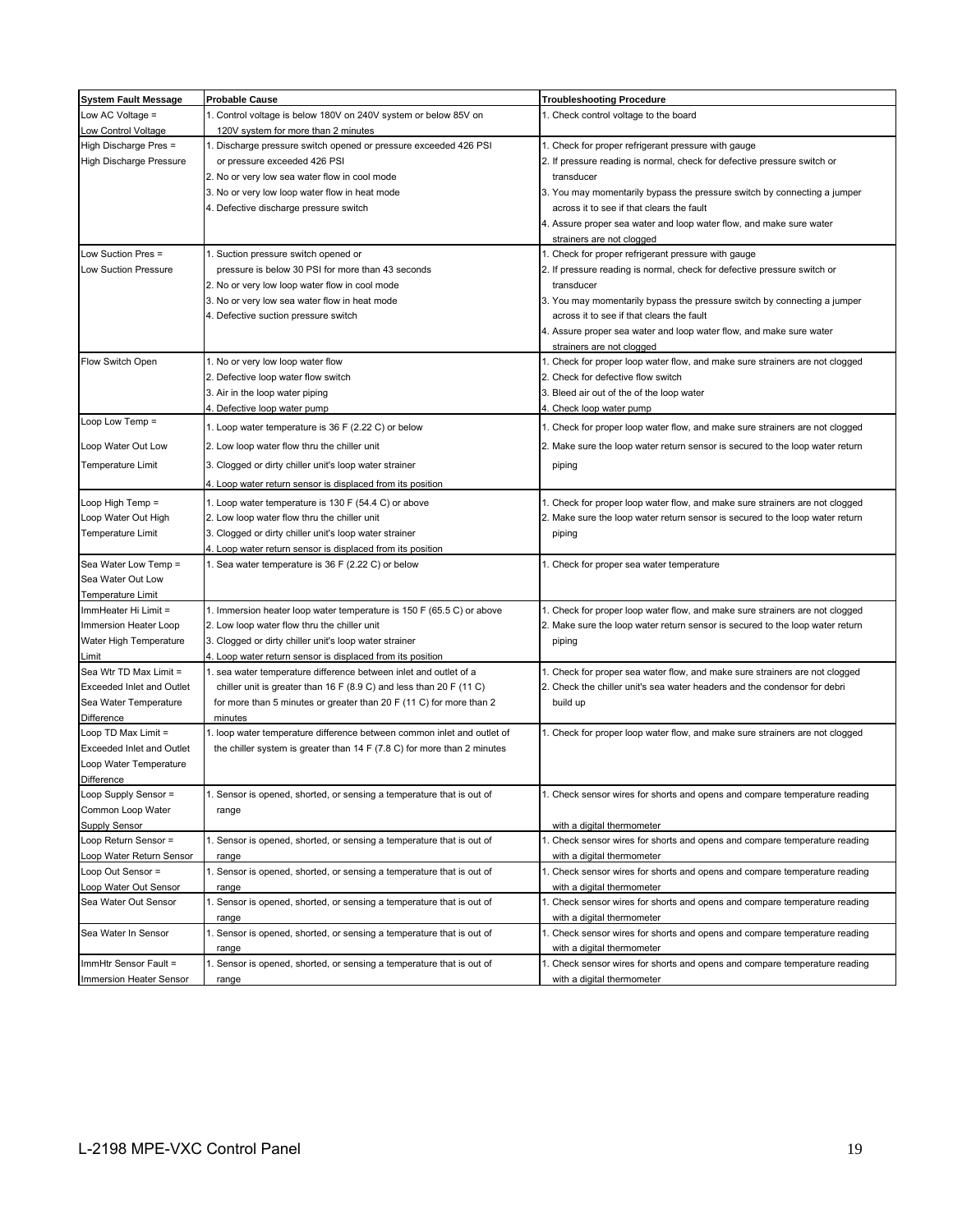| <b>System Fault Message</b> | <b>Probable Cause</b>                                  | <b>Troubleshooting Procedure</b>                                                           |
|-----------------------------|--------------------------------------------------------|--------------------------------------------------------------------------------------------|
| Loss of Network             | . Defective network cable during system operation      | 1. Make sure both network indicator lights on each chiller board is on; use the            |
|                             | 2. Defective chiller board during system operation     | indicator lights to determine a defective network cable or chiller board                   |
|                             |                                                        | 2. If the chiller boards are networked correctly, you should be able to see                |
|                             |                                                        | information on all chiller units under Chiller Status menu from a single keypad,           |
|                             |                                                        | and under Chiller Status menu, one of the item should display Network Data                 |
|                             |                                                        | OK                                                                                         |
|                             |                                                        | 3. To determine which network cable or chiller board is defective, connect a               |
|                             |                                                        | keypad to a board, use the keypad to switch to different modes, the next                   |
|                             |                                                        | board in line should update to the mode selected on the keypad; if it does                 |
|                             |                                                        | not update, then there is a network problem between these two boards, so                   |
|                             |                                                        | either the network cable or the board is defective or both                                 |
|                             |                                                        | 4. If a light on one board is not on and a light on the next board is not on then          |
|                             |                                                        | the network problem is between these two boards. So, either the network                    |
|                             |                                                        | cable is defective or either one or both boards are defective                              |
| <b>Eprom Errors</b>         | Defective Eprom on the board or the board is defective | Replace the Eprom on the board, if it is still defective, then replace the board           |
|                             |                                                        | 2. Defective Eprom may cause the keypad connected to that board to not display<br>anything |
|                             |                                                        | 3. May generate a loss of network fault                                                    |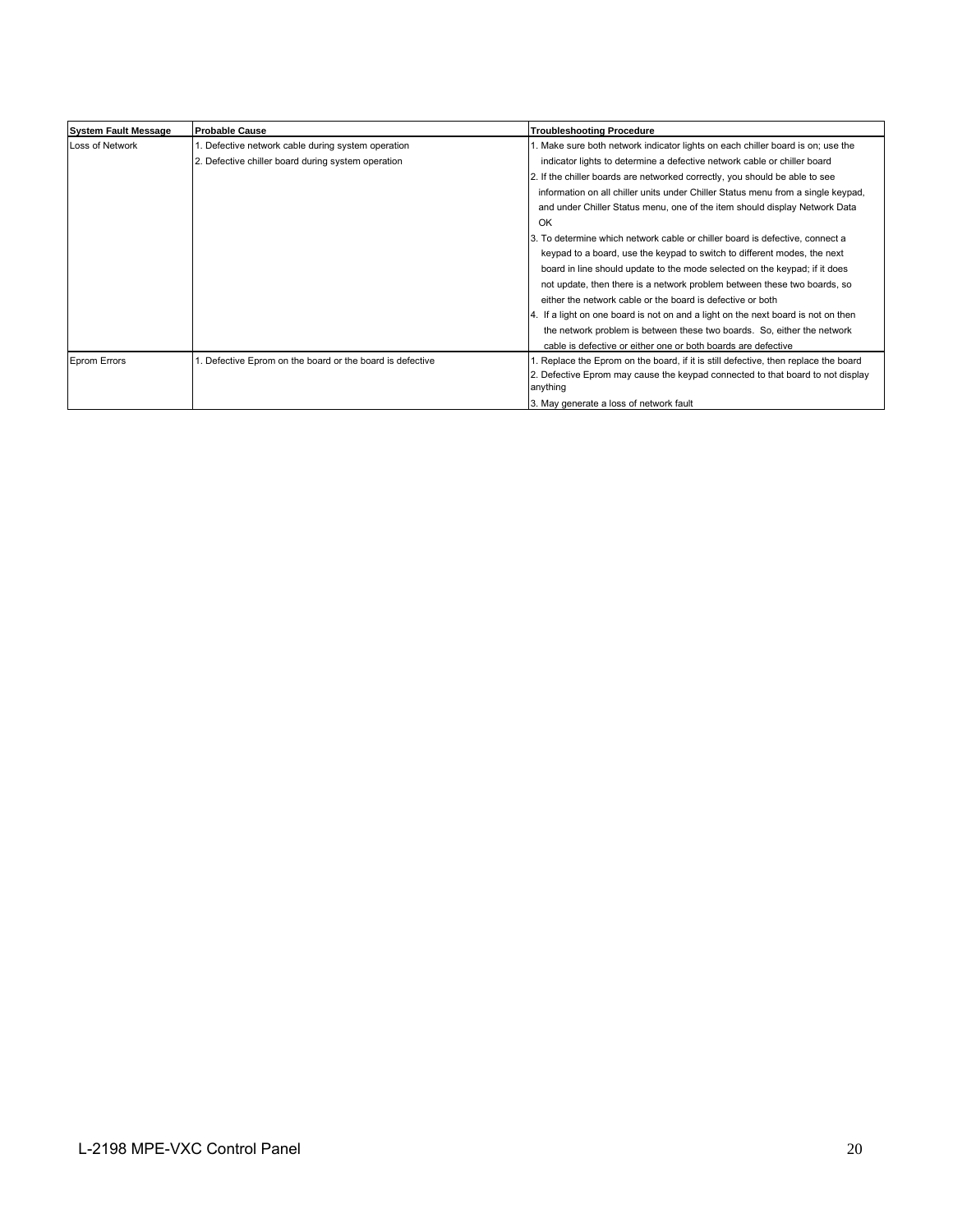| <b>ABYC Maximum Current Ratings for Cables</b> |                     |           |                             |           |  |  |
|------------------------------------------------|---------------------|-----------|-----------------------------|-----------|--|--|
| Wire Size                                      | Inside Engine Rooms |           | <b>Outside Engine Rooms</b> |           |  |  |
| Gauge $(mm^2)$                                 | 1-ph. Amp           | 3-ph. Amp | 1-ph. Amp                   | 3-ph. Amp |  |  |
| 16(1.5)                                        | 21                  | 14        | 25                          | 17        |  |  |
| 14(2.5)                                        | 29                  | 20        | 35                          | 24        |  |  |
| 12(4)                                          | 38                  | 26        | 45                          | 31        |  |  |
| 10(6)                                          | 51                  | 35        | 60                          | 42        |  |  |
| 8(10)                                          | 68                  | 47        | 80                          | 56        |  |  |
| 6(16)                                          | 102                 | 71        | 120                         | 84        |  |  |
| 4(25)                                          | 136                 | 95        | 160                         | 112       |  |  |

# **Notes:**

1. Amperage ratings are for 105°C rated wire insulation

2. 1-ph rating is for bundled 2-conductor cable

3. 3-ph rating is for bundled 3-conductor cable

4. We recommend adding a 70% to 100% safety factor to the full load amps (FLA) of the unit before selecting wire size.

5. Before selecting wire size for units with VFDs, add 3 amps to the FLA for powering the VFD. 6. For VFDs with 1ph input, multiply the FLA x 1.73, then add 3 amps before selecting wire size.

# **Example:**

FLA (heat mode) = 17 amps

1. Add 70% Safety factor: 17 x 1.7 = 28.9 amps

2. Select wire size from chart:

1ph: 14 gauge (inside and outside engine room)

3ph: 10 gauge (inside engine room) or 12 gauge (outside engine room)

For 1ph input power supply to VFD:

- 1. Multiply FLA x 1.73: 17 x 1.73 = 29.4 amps
- 2. Add 3 amps for VFD power: 32.4 amps
- 3. Add 70% safety factor: 32.4 x 1.7 = 55.08 amps
- 4. Select wire size from chart:

8 gauge (inside engine room) or 10 gauge (outside engine room)

# Note:

If more than 3 conductors are bundled together, refer to ABYC standards.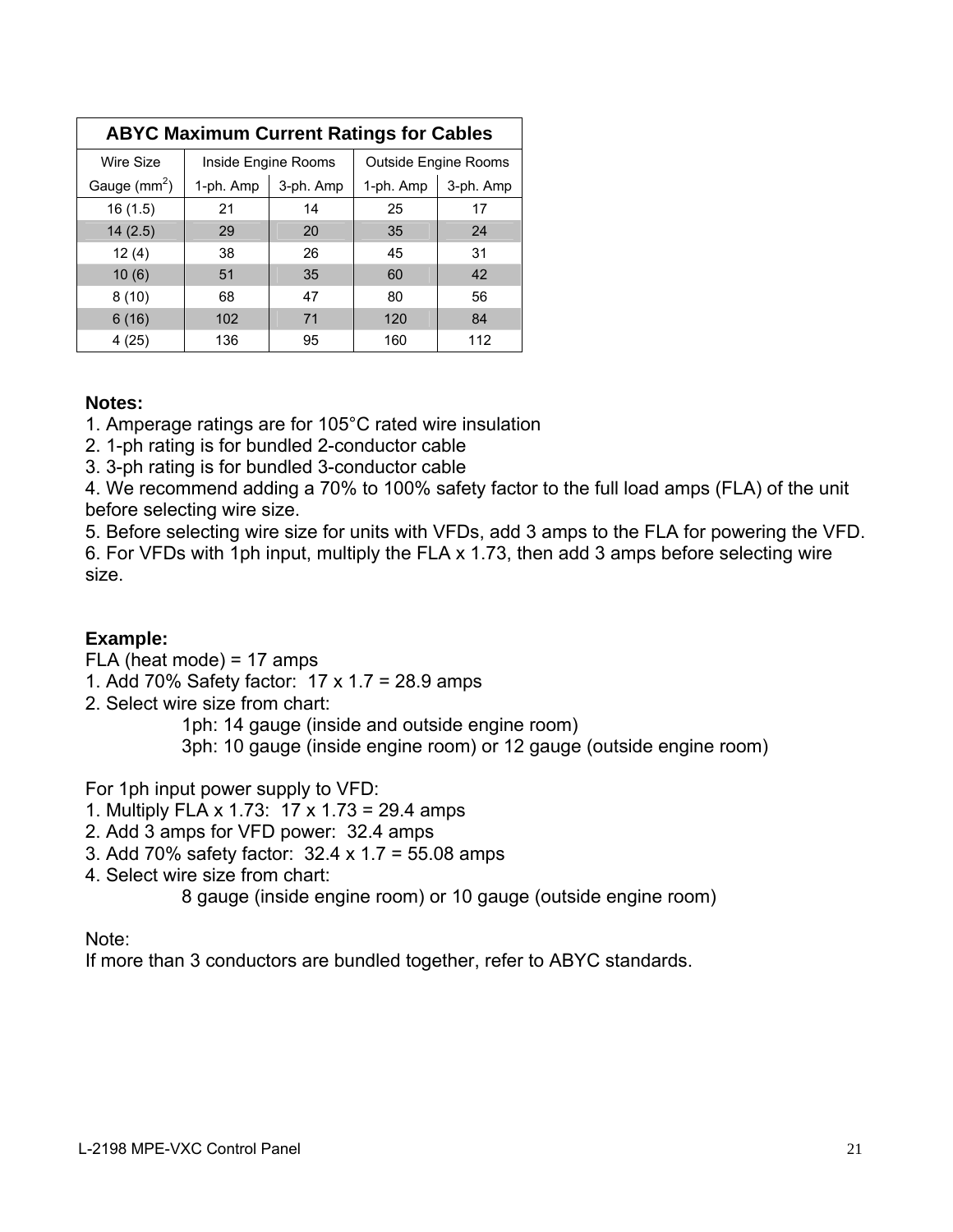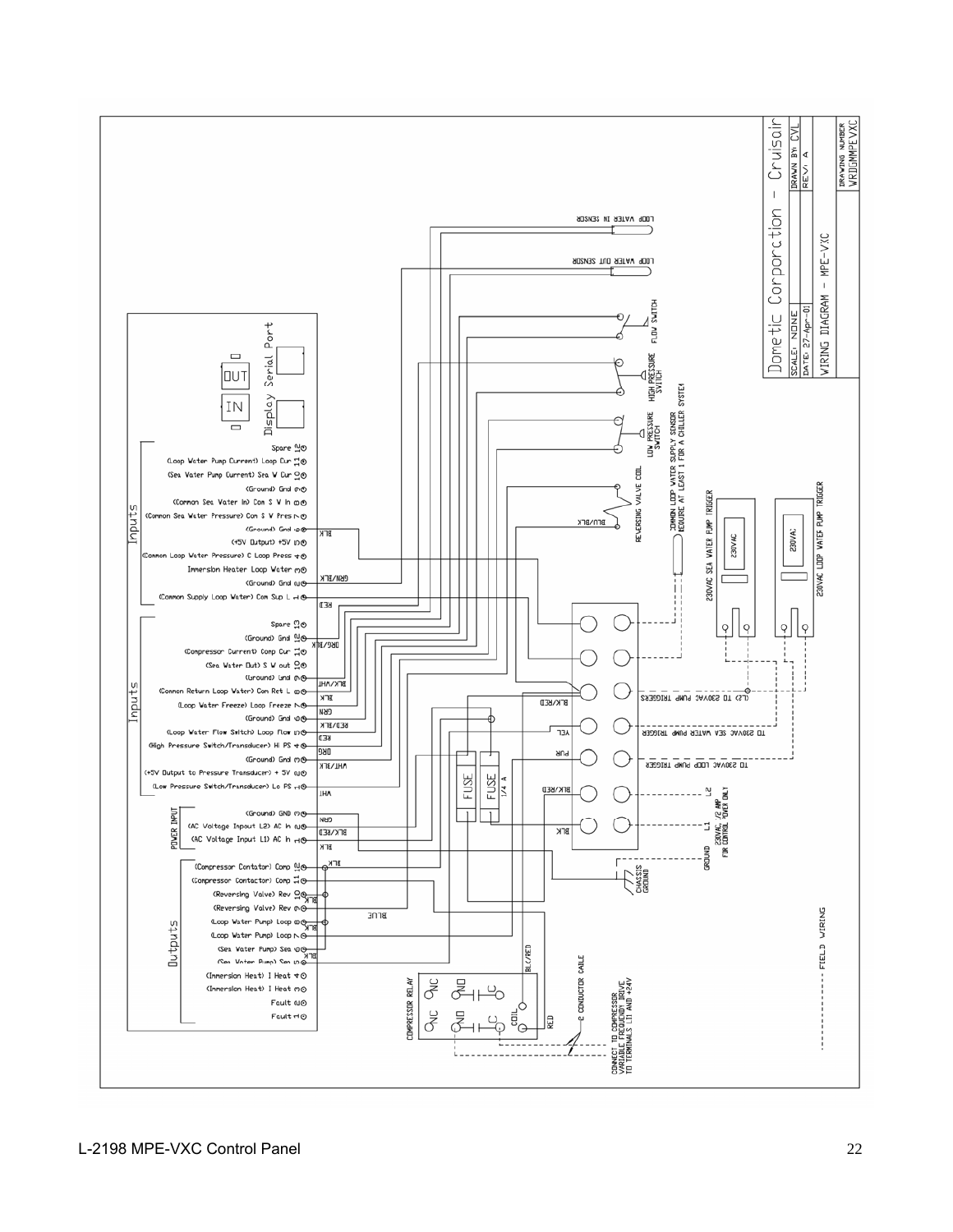